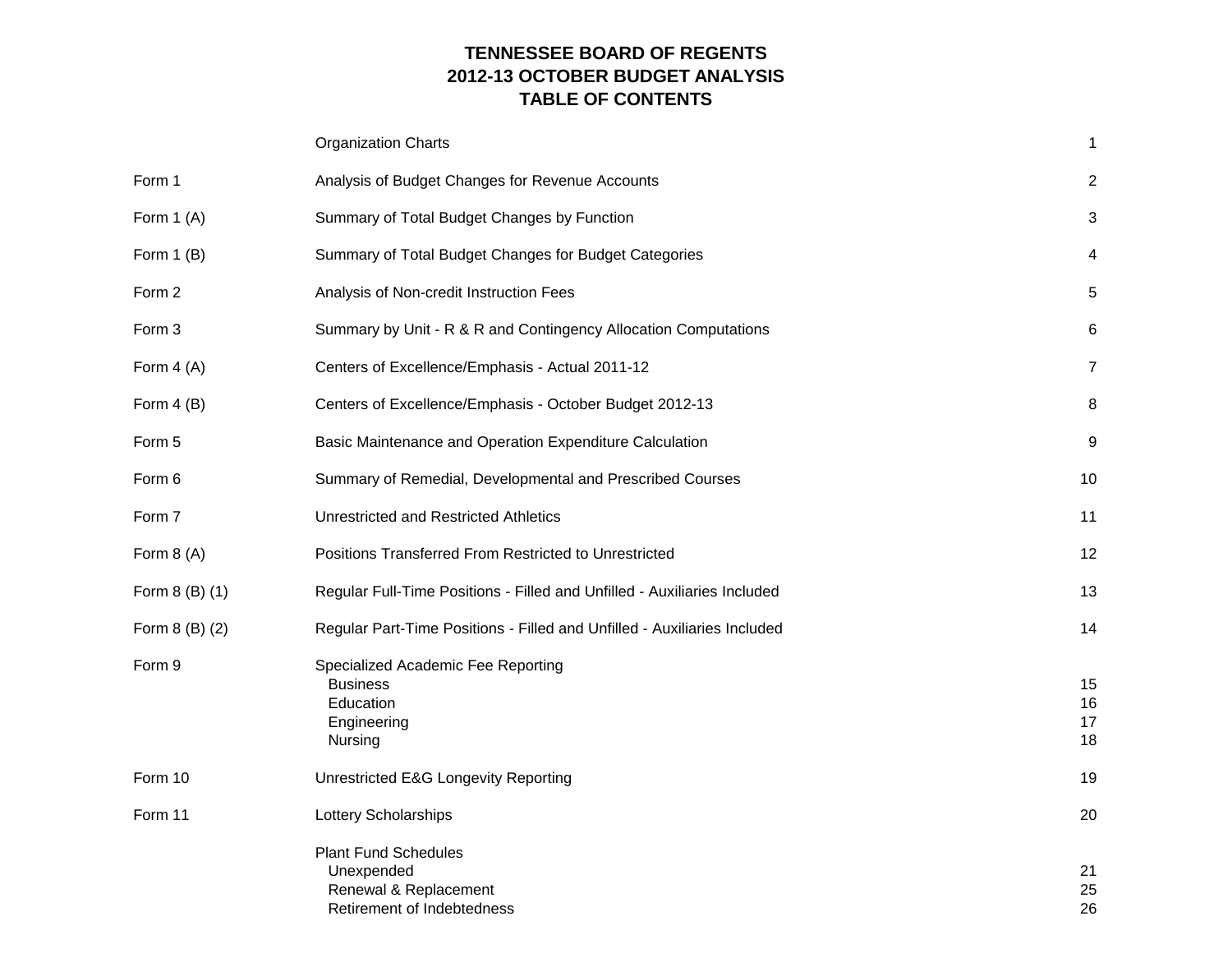#### TENNESSEE TECHNOLOGICAL UNIVERSITY ORGANIZATIONAL CHART



October 2012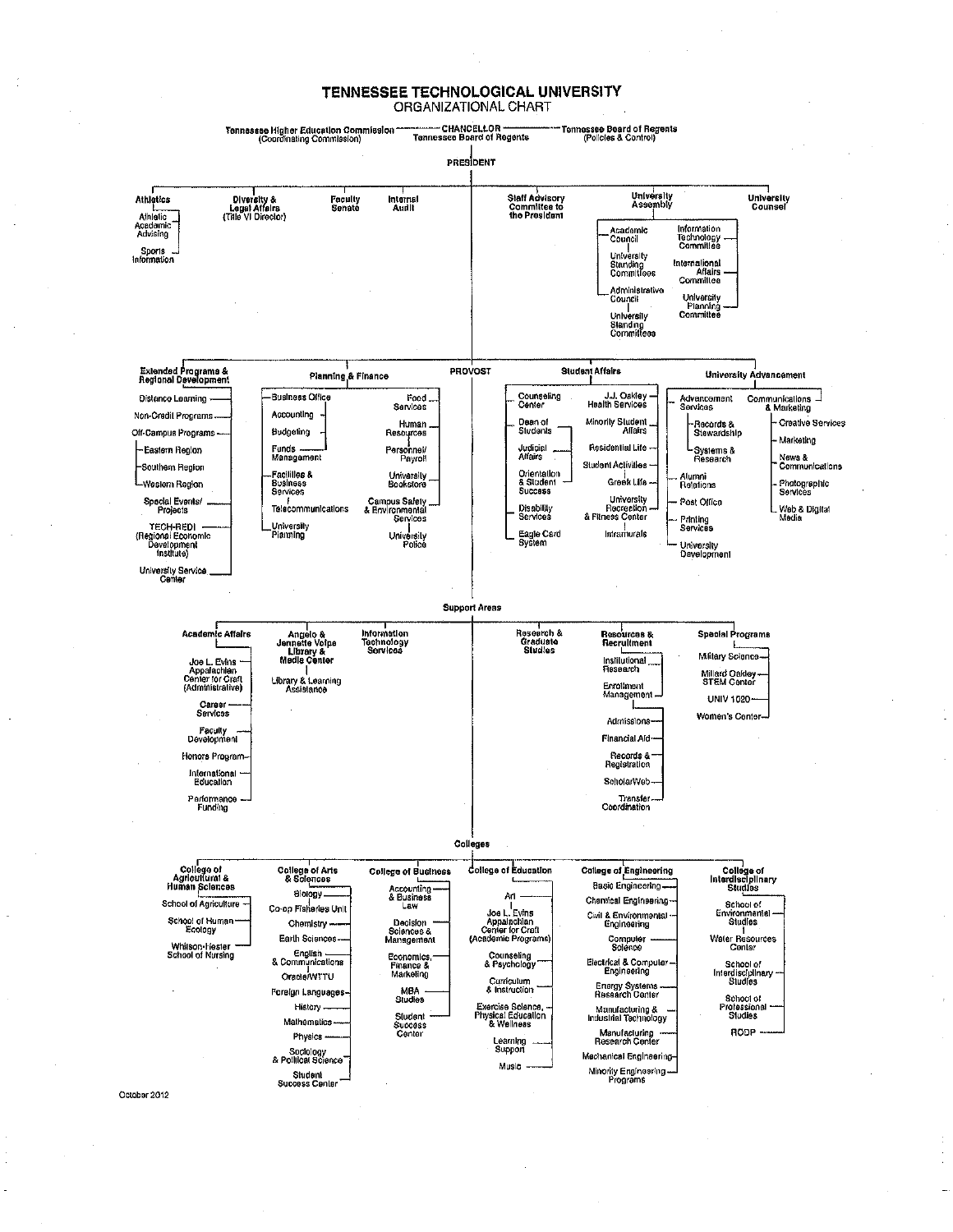### ANALYSIS OF BUDGET CHANGES FOR REVENUE ACCOUNTS TENNESSEE TECHNOLOGICAL UNIVERSITY OCTOBER BUDGET 2012-13

| <b>ACCOUNT</b><br><b>CODE</b> | <b>ACCOUNT NAME</b>              | 2012-13<br><b>JULY BUDGET</b> | 2012-13<br><b>OCTOBER BUDGET</b> | <b>CHANGE</b> | <b>DESCRIPTION OF CHANGE</b>                                                                                                       | <b>SOURCE OF FUNDS</b>                                                         |
|-------------------------------|----------------------------------|-------------------------------|----------------------------------|---------------|------------------------------------------------------------------------------------------------------------------------------------|--------------------------------------------------------------------------------|
|                               | 5100 Maintenance Fees            | 59,237,480.00                 | 60,127,480.00                    |               | 890,000.00 Addl fee increase/ small enrollme Student fees                                                                          |                                                                                |
|                               | 5105 Out-of-State Tuition        | 7,487,500.00                  | 10,657,500.00                    |               | 3,170,000.00 Addl fee increase and large interr Student fees<br>student enrollment increase                                        |                                                                                |
|                               | 5110 Debt Service Fees           | 573,300.00                    | 578,300.00                       | 5,000.00      |                                                                                                                                    | Student fees                                                                   |
|                               | 51152 Schedule Change            | 154,400.00                    | 155,800.00                       | 1,400.00      |                                                                                                                                    | Student fees                                                                   |
|                               | 51154 Graduation Fee             | 82,900.00                     | 83,500.00                        | 600.00        |                                                                                                                                    | Student fees                                                                   |
|                               | 5120 Technology Access Fee       | 2,321,300.00                  | 2,338,700.00                     | 17,400.00     |                                                                                                                                    | Student fees                                                                   |
|                               | 5125 Student Activity Fee        | 2,649,500.00                  | 2,716,700.00                     | 67,200.00     |                                                                                                                                    | Student fees                                                                   |
|                               | 5133 International Educ Fee      | 288,600.00                    | 291,000.00                       | 2,400.00      |                                                                                                                                    | Student fees                                                                   |
|                               | 5160 CEU Student Fees            | 127,000.00                    | 147,000.00                       |               | 20,000.00 Increased enrollment in non-credi Non-credit course fees                                                                 |                                                                                |
|                               | 5150 Institution On-Line Cour:   | 328,000.00                    | 347,000.00                       | 19,000.00     |                                                                                                                                    | Student fees                                                                   |
|                               | 51654 SACF Nursing               | 190.600.00                    | 215,600.00                       |               | 25,000.00 Enrollment increase                                                                                                      | Student fees                                                                   |
|                               | 51652 SACF Business              | 627,990.00                    | 635,390.00                       | 7,400.00      |                                                                                                                                    | Student fees                                                                   |
|                               | 51650 SACF Engineering           | 913,480.00                    | 910,480.00                       | (3,000.00)    |                                                                                                                                    | Student fees                                                                   |
|                               | 51800 Laboratory Materials Fer   | 235,920.00                    | 242,620.00                       | 6,700.00      |                                                                                                                                    | Student fees                                                                   |
|                               | 51801 Music Private Lesson Fe    | 126,820.00                    | 133,820.00                       | 7.000.00      |                                                                                                                                    | Student fees                                                                   |
|                               | 51811 Deferred Payment Servi     | 96,250.00                     | 106,250.00                       |               |                                                                                                                                    | 10,000.00 Increased participation in paymer Optional payment plan participants |
|                               | 51826 Alternative Delivery Fee   | 372,400.00                    | 326,400.00                       |               | (46,000.00) Decline in courses requiring fee Student fees                                                                          |                                                                                |
|                               | 52000 State Appropriations       | 36,598,100.00                 | 36,658,000.00                    | 59,900.00     |                                                                                                                                    | State appropriations                                                           |
|                               | 58364 Livestock Dairy Beef Ca    | 275,050.00                    | 325,050.00                       |               | 50,000.00 Anticipated increase in livestock s Livestock sales                                                                      |                                                                                |
|                               | 58391 Business Media Service     | 407,000.00                    | 447,700.00                       |               | 40,700.00 New contract for RODP Marketing Contract revenue                                                                         |                                                                                |
|                               | 58400 Indirect Cost Recovery L   | 135,660.00                    | 117,580.00                       |               | (18,080.00) New contract at lower indirect cos Indirect cost                                                                       |                                                                                |
|                               | 5800 Athletics                   | 5,190,390.00                  | 5,590,390.00                     |               | 400,000.00 Increased ticket sales, student fee Gate receipts, student fees,<br>game guarantees, and OVC/NCA opponent revenue, OVC/ |                                                                                |
|                               |                                  |                               |                                  |               | revenue.                                                                                                                           | NCAA revenue.                                                                  |
|                               | 58860 Sales Sycs Other Activit   |                               | 35,350.00                        |               | 35,350.00 Establish previously omitted budg Dept service revenue<br><b>Business Media Service Center</b>                           |                                                                                |
|                               | 58861 Sales Sycs Other Activit   | 1,000.00                      | 2,000.00                         |               | 1,000.00 Increase estimate to equal prior y <i>Visions</i> advertising sales                                                       |                                                                                |
|                               | 58863 Parking Permits Taxable    | 44,500.00                     | 45,700.00                        | 1,200.00      |                                                                                                                                    | Sale of campus parking permits                                                 |
|                               | 58865 Campus Access              | 516,200.00                    | 520,000.00                       | 3,800.00      |                                                                                                                                    | Student fees                                                                   |
|                               | 58867 Facilities Rental          | 101,240.00                    | 109,240.00                       | 8,000.00      |                                                                                                                                    | Rental by off-campus organizations                                             |
|                               | 58872 Commissions on Other!      | 130,000.00                    | 300,000.00                       |               | 170,000.00 Increased contract commission di Contract revenue<br>increased enrollment in FLS English<br>language program.           |                                                                                |
|                               | 58876 Int'l Student Registration | 85,000.00                     | 111,000.00                       |               | 26,000.00 Increased international student er Student fees                                                                          |                                                                                |
|                               | 58877 Airport Transportation Fo  | 2.000.00                      | 7,440.00                         |               | 5,440.00 Increased international student er Optional student charge                                                                |                                                                                |
|                               |                                  |                               |                                  |               |                                                                                                                                    |                                                                                |
|                               | 58886 Career Services            | 23,100.00                     | 43,100.00                        |               | resulting in increased use of shuttle service                                                                                      | 20,000.00 Correct previously understated es Career fair employer participants  |
|                               | 58887 Pharmacy                   | 58,000.00                     | 53,800.00                        | (4,200.00)    |                                                                                                                                    | Sale of pharmaceuticals                                                        |
|                               | 58897 Copies Taxable             | 4,000.00                      | 6,000.00                         |               | 2,000.00 Increase estimate for new Pharos Student copying charges                                                                  |                                                                                |
|                               | 58505 Traffic Fines              | 140,000.00                    | 124,000.00                       |               | (16,000.00) Decrease in citations issued                                                                                           | Parking/traffic fines                                                          |
|                               | 310 Book & University Store      | 400,000.00                    | 609,100.00                       |               | 209,100.00 Signing bonus on newly negotiate Contract revenue                                                                       |                                                                                |
|                               |                                  |                               |                                  |               | Barnes & Noble Bookstore contract                                                                                                  |                                                                                |
|                               | 320 Food Services                | 1.607.000.00                  | 1,683,160.00                     |               | 76,160.00 Commission in excess of guarant Contract revenue<br>than anticipated                                                     |                                                                                |
|                               | 350 Wellness Facility            | 1.198.500.00                  | 1,206,200.00                     |               | 7.700.00 Enrollment increase                                                                                                       | Student fees                                                                   |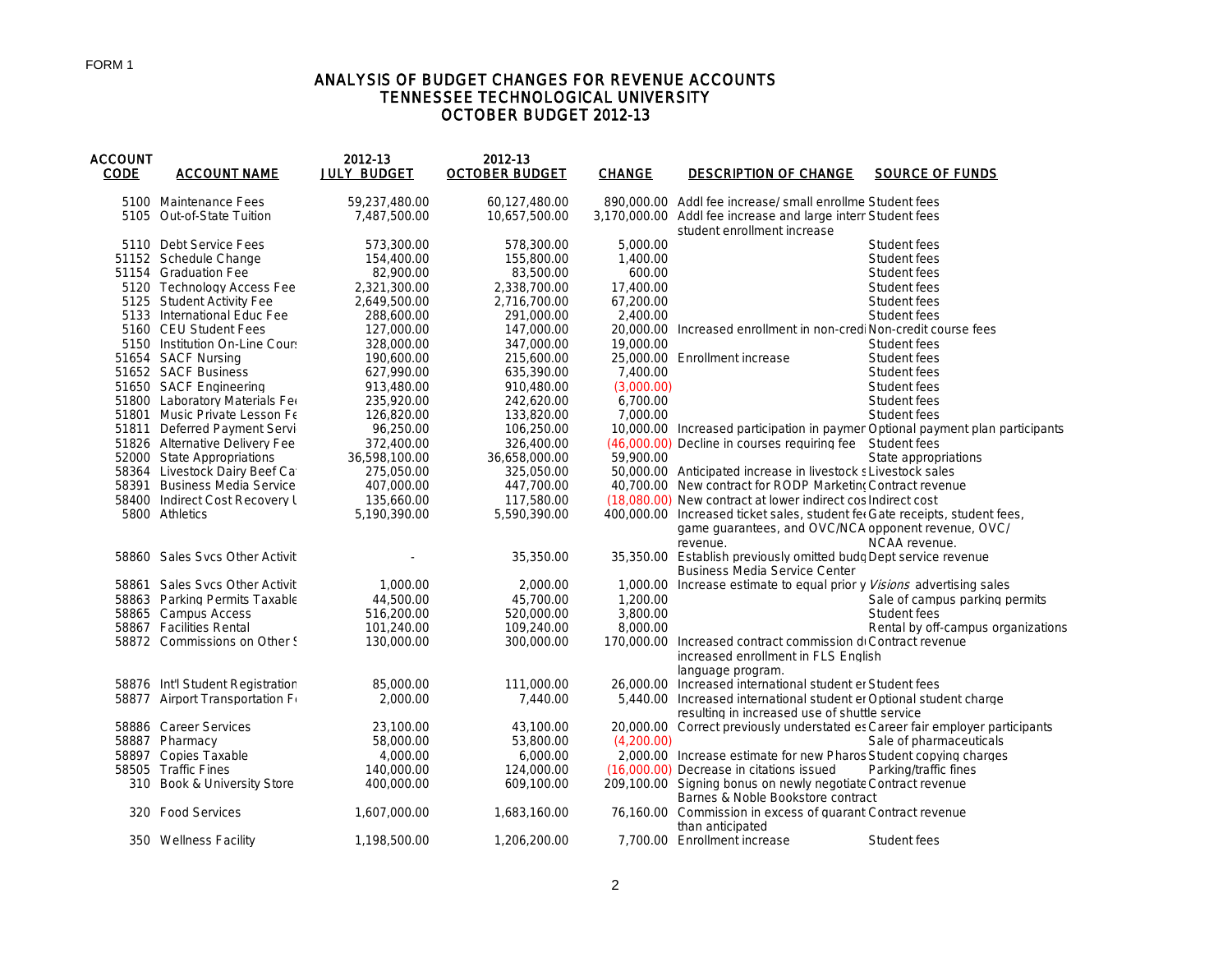### SUMMARY OF TOTAL BUDGET CHANGES BY FUNCTION TENNESSEE TECHNOLOGICAL UNIVERSITY OCTOBER BUDGET 2012-13

|                              | <b>JULY</b><br><b>BUDGET</b><br>2012-13 | <b>OCTOBER</b><br><b>BUDGET</b><br>2012-13 | <b>Difference</b>   | <b>Explanation For</b><br><b>Significant Changes</b> |
|------------------------------|-----------------------------------------|--------------------------------------------|---------------------|------------------------------------------------------|
| Instruction                  | 54,941,500.00                           | 60,103,100.00                              | 5,161,600.00        |                                                      |
| Research                     | 1,468,800.00                            | 2,534,900.00                               | 1,066,100.00 Note 1 |                                                      |
| <b>Public Service</b>        | 2,025,600.00                            | 2,848,900.00                               | 823,300.00 Note 2   |                                                      |
| Academic Support             | 9,611,600.00                            | 11,378,200.00                              | 1,766,600.00 Note 3 |                                                      |
| <b>Student Services</b>      | 18,788,400.00                           | 20,636,700.00                              | 1,848,300.00        |                                                      |
| Institutional Support        | 11,334,200.00                           | 12,787,500.00                              | 1.453.300.00 Note 4 |                                                      |
| Operation and Maintenance    | 11,484,100.00                           | 12,523,600.00                              | 1,039,500.00        |                                                      |
| Scholarships and Fellowships | 7,303,400.00                            | 8,010,400.00                               | 707,000.00          |                                                      |
| <b>TOTAL</b>                 | 116,957,600.00                          | 130,823,300.00<br>\$                       | \$13,865,700.00     |                                                      |

Changes Greater than 10% Explained

Note 1: Carryovers total \$850,820 for Research. This is made up of \$484,630 Indirect Cost to Faculty and Departments, \$39,060 Faculty Research Awards, \$13,2<sup>0</sup> Match Accounts, and \$313,840 department requests for QEP and Graduate Studies for research support.

Note 2: Carryovers total \$619,440 for Public Service. This is made up of \$150,430 for Match Accounts, \$4,810 for FY12 encumbrances, and \$464,200 in departmental carryovers with \$387,320 related to STEM initiatives.

Note 3: Carryovers total \$1,612,860 consisting of departmental requests of \$1,493,360 and \$119,500 to cover FY12 encumbrances. Department requests consist \$608,160 for Academic Affairs strategic support, \$327,960 to support the College of Education new teacher plans, \$207,230 for ITS support, and \$270,820 to fund Library operations.

Note 4: Carryovers total \$241,370. \$5,750 is to cover FY12 encumbrances and \$235,620 to cover Executive Management Strategic Initiatives including marketing strategies. Various small carryovers for operating and travel. \$190,850 added for comp plan increases. Another \$700,500 was added to support new strategic initiatives and marketing strategies, new website content, GAP analysis contract, and executive searches. \$118,100 to increase benefits for comp plan and 2.5%.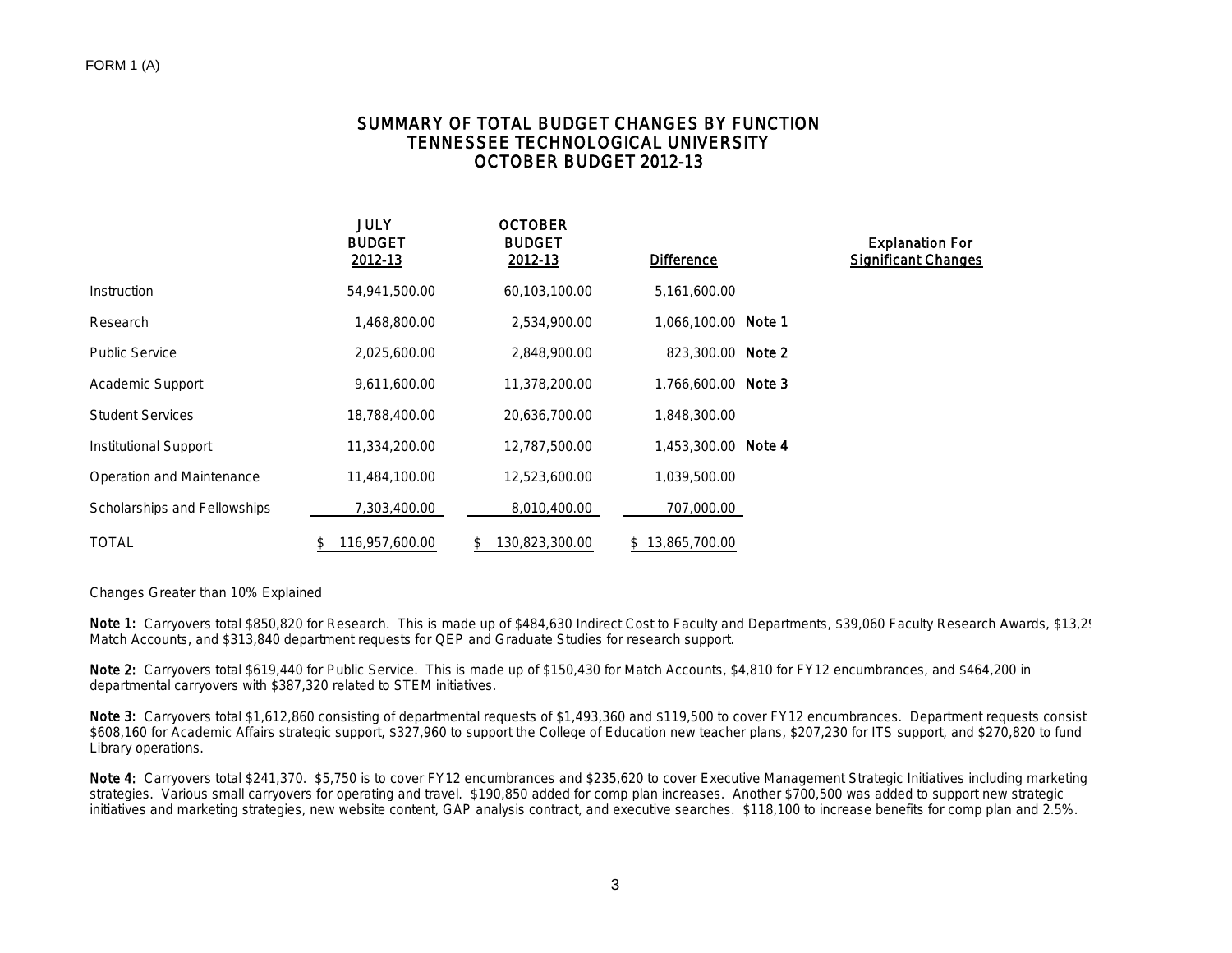## SUMMARY OF TOTAL BUDGET CHANGES FOR BUDGET CATEGORIES TENNESSEE TECHNOLOGICAL UNIVERSITY OCTOBER BUDGET 2012-13

|                              | <b>JULY</b><br><b>BUDGET</b><br>2012-13 |     | <b>OCTOBER</b><br><b>BUDGET</b><br>2012-13 | <b>Difference</b>   | <b>Explanation For</b><br><b>Significant Changes</b> |
|------------------------------|-----------------------------------------|-----|--------------------------------------------|---------------------|------------------------------------------------------|
| <b>Professional Salaries</b> | 49,603,800.00                           |     | 52,052,400.00                              | 2,448,600.00        |                                                      |
| <b>Other Salaries</b>        | 10,512,700.00                           |     | 11,154,200.00                              | 641,500.00          |                                                      |
| Travel                       | 1,456,800.00                            |     | 1,905,000.00                               | 448,200.00 Note 1   |                                                      |
| <b>Employee Benefits</b>     | 21,135,000.00                           |     | 22,018,700.00                              | 883,700.00          |                                                      |
| <b>Operating Expense</b>     | 33,223,900.00                           |     | 42,239,800.00                              | 9.015.900.00 Note 2 |                                                      |
| Capital Outlay               | 1,025,400.00                            |     | 1,453,200.00                               | 427,800.00 Note 3   |                                                      |
| <b>TOTAL</b>                 | 116,957,600.00                          | \$. | 130,823,300                                | \$<br>13,865,700    |                                                      |

### Changes Greater than 10% Explained

Note 1: Carryovers of \$39,890 for travel to professional development and training support. \$167,000 added to Football to support away travel after quarantees finalized. The remaining \$241,310 was added to various departments to support faculty and staff development. The larger are ITS support \$22,000, Faculty Research distributions \$27,660, Special Fee account support for instruction \$80,000.

Note 2: \$6,897,500 of FY12 carryovers were operating dollars. This included carryovers for encumbrances \$166,400, Faculty Research \$38,060, Indirect Costs \$480,220, Match \$163,720, special fees \$3,056,910. The remaining are various departmental request to support operations of \$2,992,190. Scholarships increased \$364,460 due to fee increases. Intercolliage Athletic scholarships increased \$249,430 due to fee increases and to keep gender equity proportionate. New International scholarships were added for diversity of \$400,000. \$862,000 in additional dollars were added for funding of strategic inititatives. \$100,000 added to Athletics based on funding increases. The remainder are various other smaller items.

Note 3: Capital Outlay changes mainly consists of \$413,560 added from FY12 carryovers to fund capital purchases that had not been paid. \$28,460 was encumbered at June 30, 2012. \$350,000 relates to the STEM Mobile Learning Trailer project.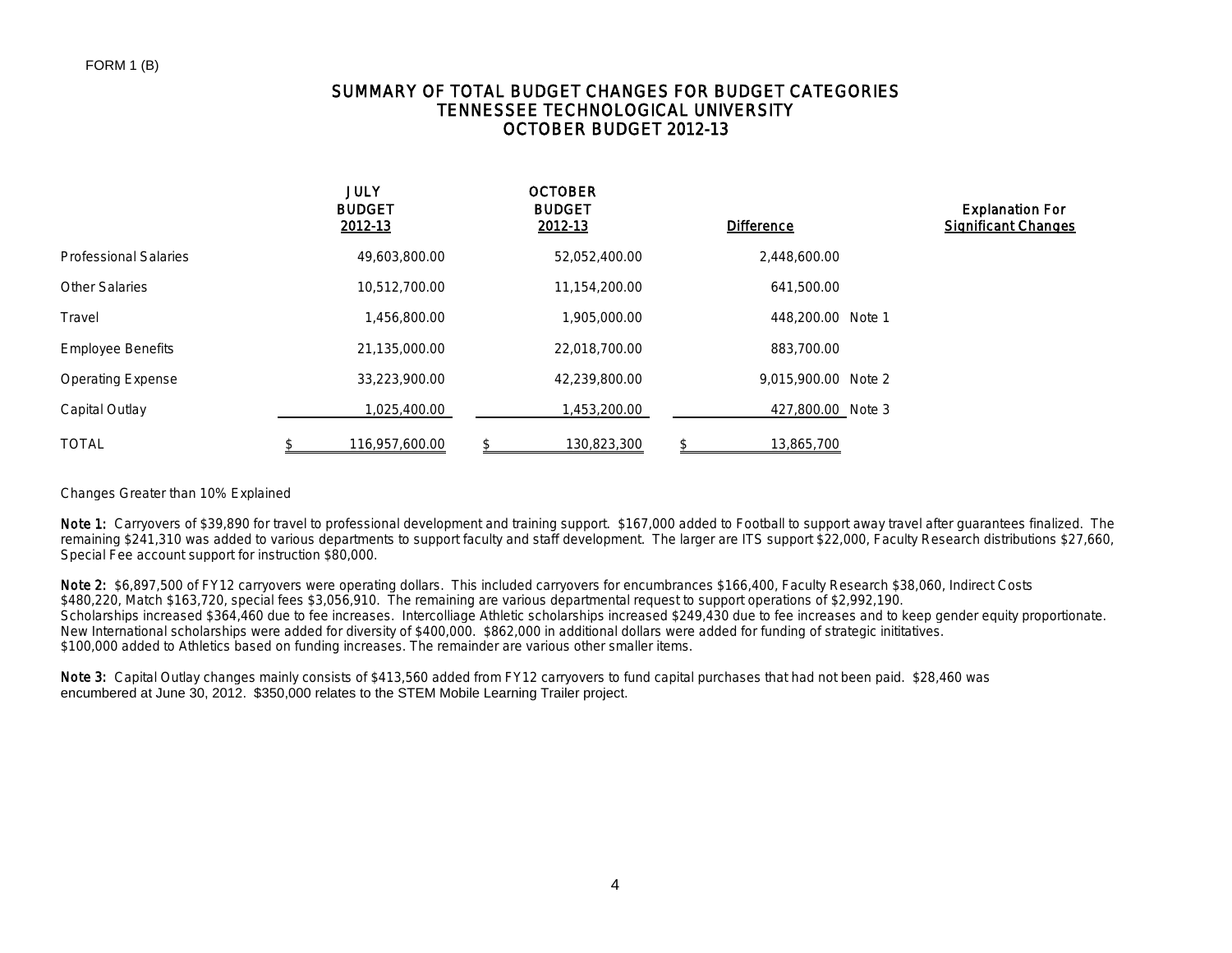### ANALYSIS OF NON-CREDIT INSTRUCTION FEES TENNESSEE TECHNOLOGICAL UNIVERSITY OCTOBER BUDGET 2012-13

## I. ANALYSIS OF NON-CREDIT INSTRUCTION FEES

| А. |                             | <b>Instructional Costs</b>                        |            |
|----|-----------------------------|---------------------------------------------------|------------|
|    | 1.                          | <b>Total Instructional Salaries</b>               | 31,110.00  |
|    | 2.                          | <b>Total Contracted Service</b>                   |            |
|    |                             | <b>Total Instructional Costs</b>                  | 31,110.00  |
| Β. | 125% of Instructional Costs |                                                   | 38,887.50  |
| C. |                             | <b>Non-credit Instruction Fee Revenue</b>         | 147,000.00 |
|    |                             | (should agree with Total Revenue presented        |            |
|    |                             | in Section II.)                                   |            |
| D. |                             | Revenue Over/(Under)* 125% of Instructional Costs | 108,112.50 |
|    |                             |                                                   |            |

\*Explanation should be provided if Revenue is less that 125% of Instructional Costs.

## II. SCHEDULE OF NON-CREDIT INSTRUCTION REVENUES AND EXPENDITURES

|                             | <b>CEU Ext</b><br>Education<br>Org 180001<br>Prog 100 | CEU ED<br>Non-Credit<br>Org 181000<br>Prog 100 | <b>CEU Ext</b><br>Education<br>Org 181001<br>Prog 200 | CEU ED<br>Non- Credit<br>Org 181002<br>Prog 200 | Total                                  |
|-----------------------------|-------------------------------------------------------|------------------------------------------------|-------------------------------------------------------|-------------------------------------------------|----------------------------------------|
| A. Revenues                 |                                                       |                                                |                                                       |                                                 |                                        |
| Non-credit Instruction Fees | 110,000.00                                            | 37,000.00                                      |                                                       |                                                 | 147,000.00                             |
| <b>B.</b> Expenditures      |                                                       |                                                |                                                       |                                                 |                                        |
| Salaries-Professional       |                                                       |                                                | 48,150.00                                             | 28,835.00                                       | 76,985.00                              |
| Salaries-Instructional      |                                                       |                                                | 9.110.00                                              | 22,000.00                                       | 31,110.00                              |
| Salaries-Other              |                                                       |                                                | 29,310.00                                             | 1,700.00                                        | 31,010.00                              |
| <b>Contractual Services</b> |                                                       |                                                |                                                       |                                                 |                                        |
| <b>Benefits</b>             |                                                       |                                                | 37,760.00                                             | 30,610.00                                       | 68,370.00                              |
| Equipment                   |                                                       |                                                |                                                       |                                                 |                                        |
| Travel                      |                                                       |                                                | 600.00                                                | 200.00                                          | 800.00                                 |
| <b>Operating Expenses</b>   |                                                       |                                                | 39,990.00                                             | 3,980.00                                        | 43,970.00                              |
| <b>Total Expenditures</b>   |                                                       |                                                | 164,920.00                                            | 87,325.00                                       | 252,245.00<br>$\overline{\phantom{a}}$ |

5 NOTE: This schedule should include Revenues and Expenditures for all accounts associated with non-credit courses and activities. All administrative and instructional accounts should be included.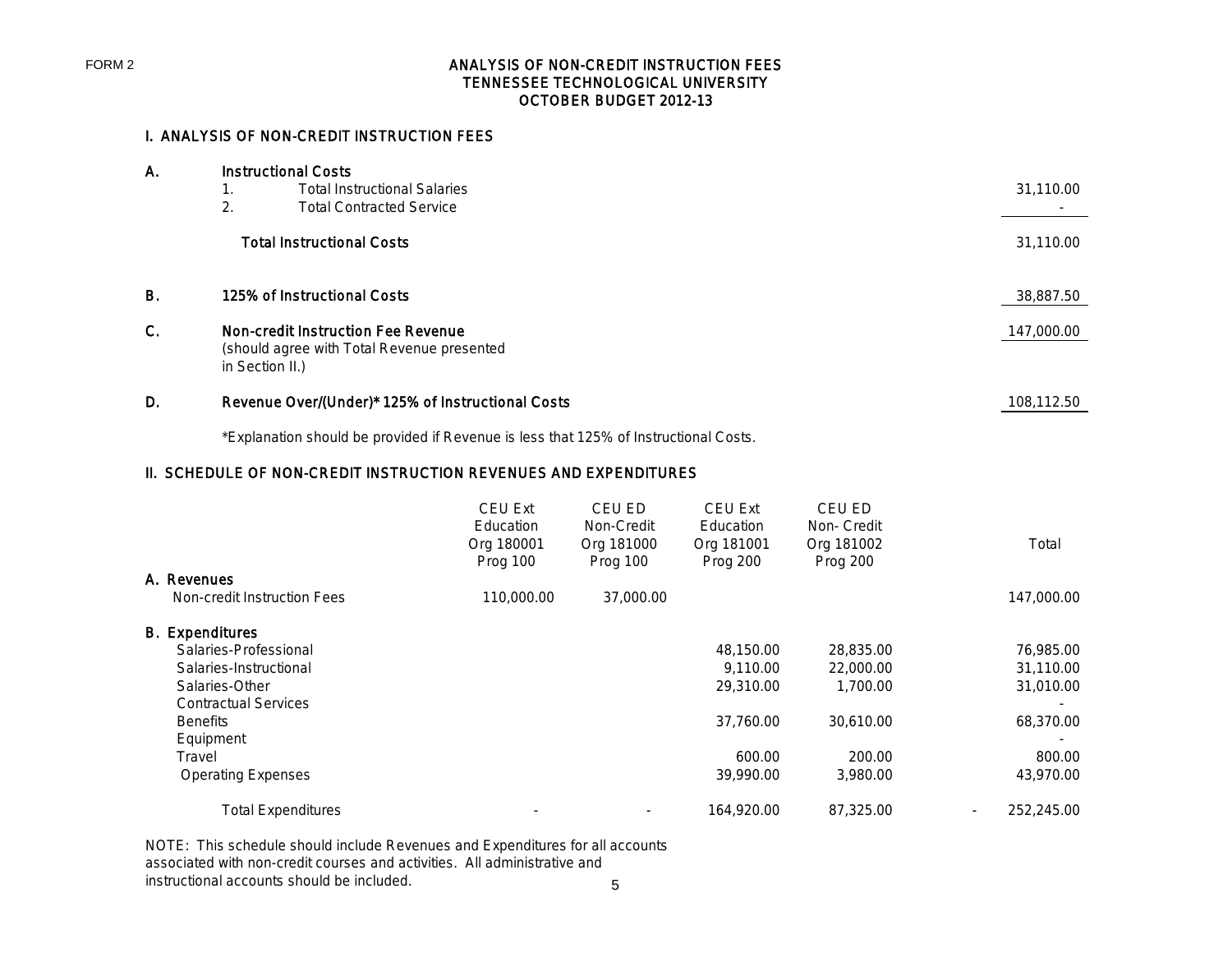#### FORM 3

#### SUMMARY BY UNIT - R & R AND CONTINGENCY ALLOCATION COMPUTATIONS TENNESSEE TECHNOLOGICAL UNIVERSITY OCTOBER BUDGET 2012-13

|                                       | Actual              |               |            |               |                     |                  |                  |                          | Estimated              |
|---------------------------------------|---------------------|---------------|------------|---------------|---------------------|------------------|------------------|--------------------------|------------------------|
|                                       | <b>Fund Balance</b> |               | Cost of    |               | Other               | Mandatory        | Non-mandatory    |                          | <b>Ending Fund Bal</b> |
|                                       | 7/1/12              | Revenues      | Goods Sold | Gross Margin  | <b>Expenditures</b> | <b>Transfers</b> | <b>Transfers</b> | Profit/(Loss)            | 6/30/13                |
| <b>Auxiliary Enterprises:</b>         |                     |               |            |               |                     |                  |                  |                          |                        |
| Residential Life                      | 300.139.00          | 10.689.210.00 |            | 10.689.210.00 | 5.208.887.00        | 2.835.780.00     | 2.644.543.00     | ٠                        | 300.139.00             |
| Dining Services                       | 138,209.00          | 1,566,160.00  |            | 1,566,160.00  | 194,790.00          |                  | 1,371,370.00     | $\overline{\phantom{a}}$ | 138,209.00             |
| University Bookstore                  | 94,396.00           | 609,100.00    |            | 609.100.00    | 41,244.00           |                  | 567,856.00       | ۰                        | 94,396.00              |
| Other:                                |                     |               |            |               |                     |                  |                  |                          |                        |
| Post Office                           | 3.070.00            | 341.700.00    |            | 341,700.00    | 255,885.00          |                  | 85.815.00        |                          | 3,070.00               |
| Vendina                               | 37,890.00           | 117.000.00    |            | 117,000.00    | 49.450.00           |                  | 67.550.00        | $\overline{\phantom{a}}$ | 37,890.00              |
| <b>Recreation &amp; Fitness Cente</b> | 20,720.00           | 1,206,200.00  | 300.00     | 1,205,900.00  | 912,465.00          |                  | 293,435.00       |                          | 20,720.00              |
| Appalachian Center for Craft:         |                     |               |            |               |                     |                  |                  |                          |                        |
| Gallery                               | 59,790.00           | 153.320.00    | 85,000.00  | 68,320.00     | 72.144.00           |                  |                  | (3,824.00)               | 55,966.00              |
| Housing                               | 83.937.00           | 90,000.00     |            | 90,000.00     | 71,180.00           |                  | 14.996.00        | 3,824.00                 | 87,761.00              |
| <b>Food Services</b>                  |                     | 2,400.00      |            | 2,400.00      | 2,100.00            |                  | 300.00           |                          |                        |
| Total                                 | 738.151.00          | 14.775.090.00 | 85,300.00  | 14.689.790.00 | 6.808.145.00        | 2.835.780.00     | 5.045.865.00     |                          | 738.151.00             |

### Contingency Allocation:

| 5% of Revenue | 738.754.50        |
|---------------|-------------------|
| Per Budget    | 738.760.00        |
| Difference*   | $(5.50)$ Rounding |

#### R & R Transfer:

 5% of Gross Margin 734,489.50 Per Budget 5,045,865.00

0,040,000.00<br>(4,311,375.50) Additional transfers to R&R for projects and emergency reserves.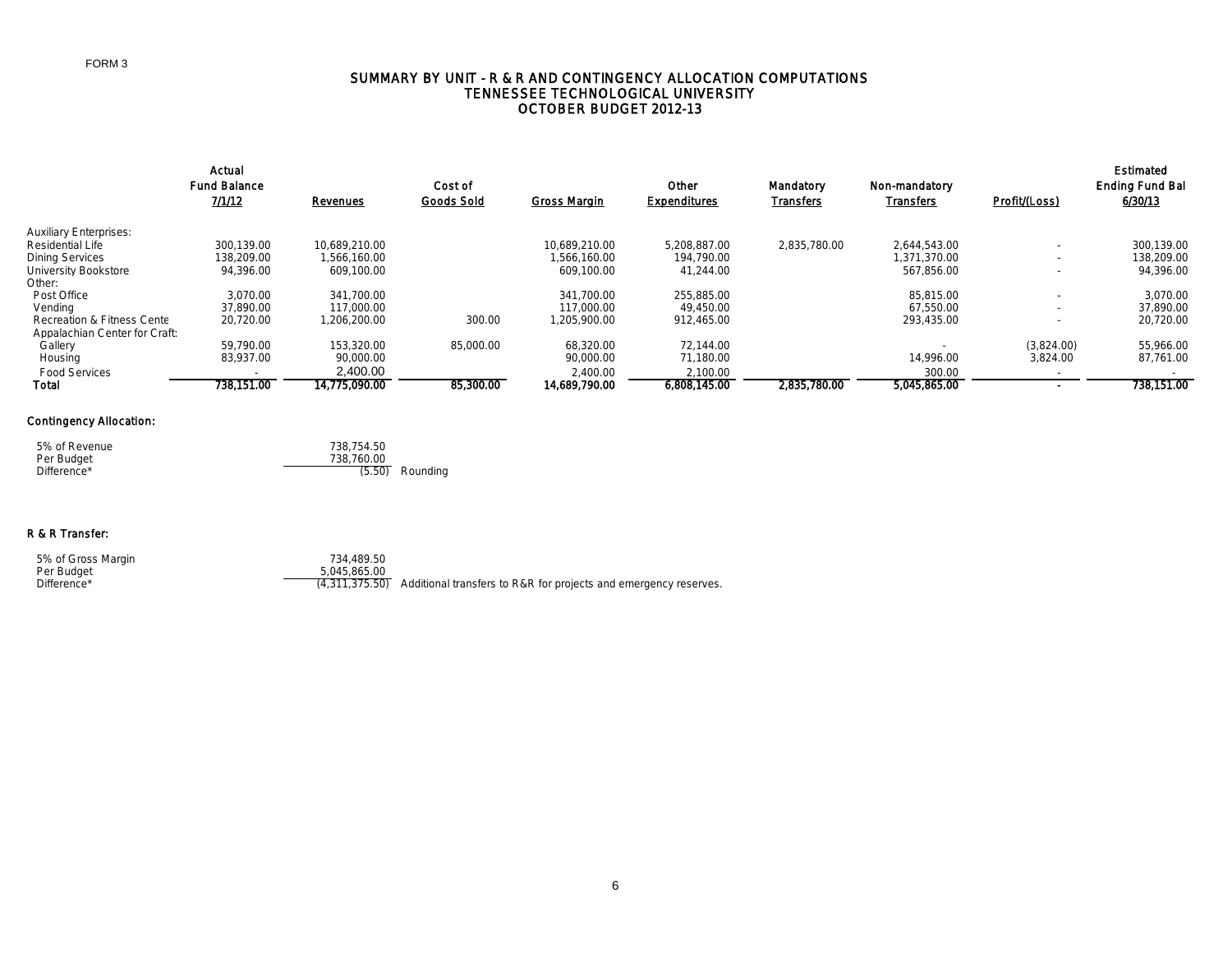### CENTERS OF EXCELLENCE/EMPHASIS TENNESSEE TECHNOLOGICAL UNIVERSITY ACTUAL 2011-2012

|      | <b>Restricted Revenue</b>                                        | State<br>Appropriation                     | Carryforward                          | Other<br>(Describe)                                       | Total                                        |                                                                                |                                     |                                            |
|------|------------------------------------------------------------------|--------------------------------------------|---------------------------------------|-----------------------------------------------------------|----------------------------------------------|--------------------------------------------------------------------------------|-------------------------------------|--------------------------------------------|
|      | Manufacturing<br><b>Electric Power</b><br><b>Water Resources</b> | 1,460,000.00<br>866,000.00<br>1,145,400.00 | 203,844.21<br>439,705.48<br>91,285.97 |                                                           | 1,663,844.21<br>1,305,705.48<br>1,236,685.97 |                                                                                |                                     |                                            |
|      | Total                                                            | 3,471,400.00                               | 734,835.66                            |                                                           | 4,206,235.66                                 |                                                                                |                                     |                                            |
| II.  | <b>Restricted Expenditures</b>                                   | <b>Salaries</b>                            | Longevity                             | <b>Benefits</b>                                           | <b>Amount of Expenditures</b><br>Travel      | Operating Exp.                                                                 | Equipment                           | <b>Total</b>                               |
|      | Manufacturing<br><b>Electric Power</b><br><b>Water Resources</b> | 1,019,938.00<br>424,958.22<br>748,768.97   | 26,600.00<br>6,100.00<br>19,800.00    | 309,441.00<br>81,219.56<br>210,708.65                     | 23,824.00<br>5,281.58<br>13,726.12           | 161,778.05<br>181,849.69<br>136,831.01                                         | 29,186.00<br>37,417.59<br>34,300.00 | 1,570,767.05<br>736,826.64<br>1,164,134.75 |
|      | Total                                                            | 2,193,665.19                               | 52,500.00                             | 601,369.21                                                | 42,831.70                                    | 480,458.75                                                                     | 100,903.59                          | 3,471,728.44                               |
|      |                                                                  | Unrestricted E & G                         |                                       | Outside Source                                            |                                              |                                                                                |                                     |                                            |
| III. | <b>Matching Funds</b>                                            | Program Code/Org Code                      | Amount                                | Name                                                      | Amount                                       | Total                                                                          |                                     |                                            |
|      | Manufacturing                                                    | 250/139029<br>250/139011<br>250/174000     | 52.020.00<br>19,500.00<br>16,820.00   | <b>Grants/Contracts</b><br>Gifts                          | 985.138.00<br>38,000.00                      | 1.037.158.00<br>57,500.00<br>16,820.00                                         |                                     |                                            |
|      | <b>Electric Power</b>                                            | 250/139229<br>250/139211                   | 19,800.00<br>5,580.00                 | <b>Grants/Contracts</b>                                   | 828,810.00                                   | $\overline{\phantom{a}}$<br>848,610.00<br>5,580.00<br>$\overline{\phantom{a}}$ |                                     |                                            |
|      | <b>Water Resources</b>                                           | 250/139429<br>250/139411<br>250/160014     | 16,090.00<br>1,180.00<br>4,100.00     | Grants/Contracts<br>Analytical & Comp.<br><b>Services</b> | 1,062,325.00<br>85,099.00                    | 1,078,415.00<br>1,180.00<br>89,199.00                                          |                                     |                                            |
|      | Total                                                            |                                            | 135,090.00                            |                                                           | 2,999,372.00                                 | 3,134,462.00                                                                   |                                     |                                            |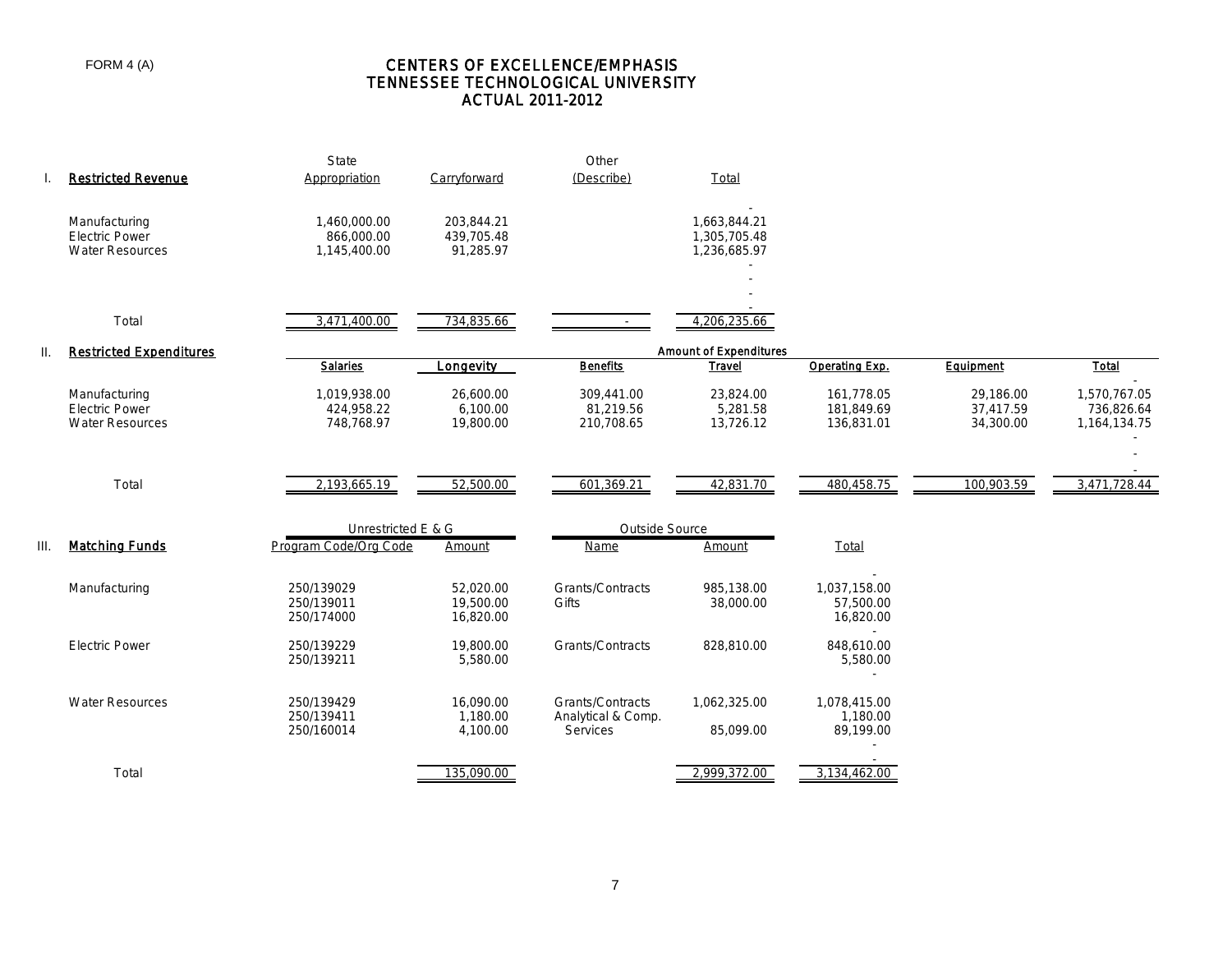FORM 4 (B)

#### CENTERS OF EXCELLENCE/EMPHASIS TENNESSEE TECHNOLOGICAL UNIVERSITY OCTOBER 2012-13

|     |                                                                  | State                                      |                                      | Other                                              |                                              |                                                  |                       |                                              |
|-----|------------------------------------------------------------------|--------------------------------------------|--------------------------------------|----------------------------------------------------|----------------------------------------------|--------------------------------------------------|-----------------------|----------------------------------------------|
|     | <b>Restricted Revenue</b>                                        | Appropriation                              | Carryforward                         | (Describe)                                         | Total                                        |                                                  |                       |                                              |
|     | Manufacturing<br><b>Electric Power</b><br><b>Water Resources</b> | 1,482,900.00<br>880,700.00<br>1,161,300.00 | 93,077.16<br>568,878.84<br>72,551.22 |                                                    | 1,575,977.16<br>1,449,578.84<br>1,233,851.22 |                                                  |                       |                                              |
|     | Total                                                            | 3,524,900.00                               | 734,507.22                           | <b>Contract</b>                                    | 4,259,407.22                                 |                                                  |                       |                                              |
|     |                                                                  |                                            |                                      |                                                    |                                              |                                                  |                       |                                              |
| II. | <b>Restricted Expenditures</b>                                   |                                            |                                      |                                                    | <b>Amount of Expenditures</b>                |                                                  |                       |                                              |
|     |                                                                  | <b>Salaries</b>                            | Longevity                            | <b>Benefits</b>                                    | <b>Travel</b>                                | Operating Exp.                                   | Equipment             | <b>Total</b>                                 |
|     | Manufacturing<br><b>Electric Power</b><br><b>Water Resources</b> | 1,148,991.00<br>903,143.28<br>830,668.00   | 22,200.00<br>6,500.00<br>20,800.00   | 209,960.00<br>232,894.39<br>228,000.00             | 24,205.00<br>49,718.92<br>15,000.00          | 163,807.16<br>158,346.84<br>139,383.22           | 6,814.00<br>98,975.41 | 1,575,977.16<br>1,449,578.84<br>1,233,851.22 |
|     |                                                                  |                                            |                                      |                                                    |                                              |                                                  |                       |                                              |
|     | Total                                                            | 2,882,802.28                               | 49,500.00                            | 670,854.39                                         | 88,923.92                                    | 461,537.22                                       | 105,789.41            | 4,259,407.22                                 |
|     |                                                                  | Unrestricted E & G                         |                                      | Outside Source                                     |                                              |                                                  |                       |                                              |
| Ш.  | <b>Matching Funds</b>                                            | Program Code/Org Code                      | Amount                               | <b>Name</b>                                        | Amount                                       | Total                                            |                       |                                              |
|     | Manufacturing                                                    | 250/139029<br>250/138414                   | 60,440.00<br>10,500.00               | Grants/Contracts<br>Gifts                          | 1,500,000.00<br>20,000.00                    | 1,560,440.00<br>30,500.00<br>$\sim$              |                       |                                              |
|     | <b>Electric Power</b>                                            | 250/139229                                 | 110.00                               | Grants/Contracts                                   | 440,240.00                                   | 440,350.00                                       |                       |                                              |
|     | <b>Water Resources</b>                                           | 250/139429<br>250/160014                   | 5,730.00<br>6,320.00                 | Grants/Contracts<br>Analytical & Comp.<br>Services | 1,500,000.00<br>100,000.00                   | $\sim$<br>1,505,730.00<br>6,320.00<br>100,000.00 |                       |                                              |
|     |                                                                  |                                            |                                      |                                                    |                                              |                                                  |                       |                                              |
|     | Total                                                            |                                            | 83,100.00                            |                                                    | 3,560,240.00                                 | 3,643,340.00                                     |                       |                                              |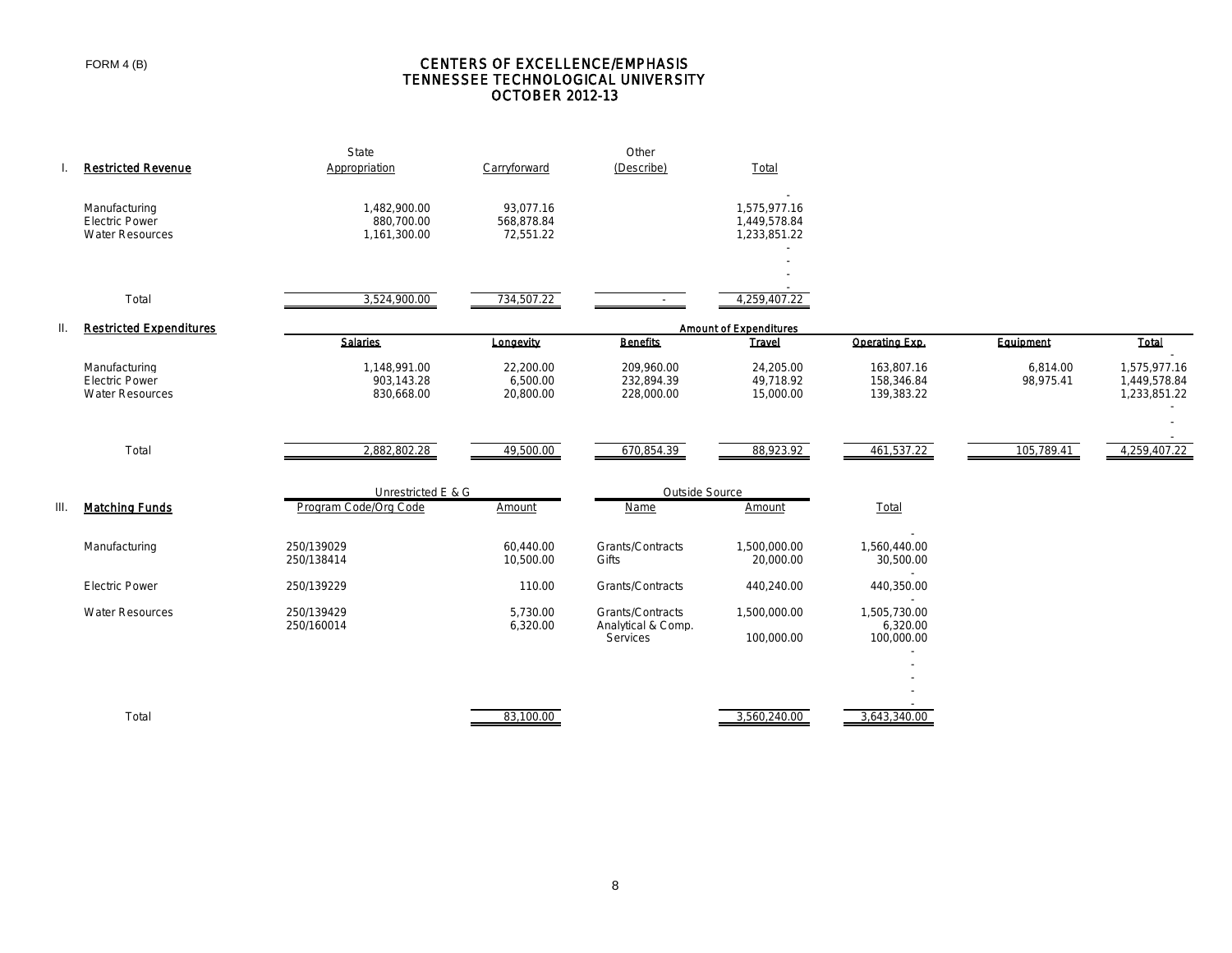# BASIC MAINTENANCE AND OPERATION EXPENDITURE CALCULATION TENNESSEE TECHNOLOGICAL UNIVERSITY OCTOBER BUDGET 2012-13

|                           | Total M&O Expenditures                    |                |  |  |  |  |  |
|---------------------------|-------------------------------------------|----------------|--|--|--|--|--|
| Less:                     | E & G Utilitie (enter as negative amount) | (4,809,990.00) |  |  |  |  |  |
|                           | Staff Benefits (enter as negative amount) | (1,404,260.00) |  |  |  |  |  |
|                           | (enter as negative amount)<br>Longevity   | (94,800.00)    |  |  |  |  |  |
| Plus:                     | Extraordinary Maintenance Transfer        | 90,000.00      |  |  |  |  |  |
|                           | Net Basic M & O Expenditures              | 6,304,550.00   |  |  |  |  |  |
| Basic M & O Funded Amount | 3,237,600.00                              |                |  |  |  |  |  |
| Actual % of Funded Amount | 195%                                      |                |  |  |  |  |  |

FORM 5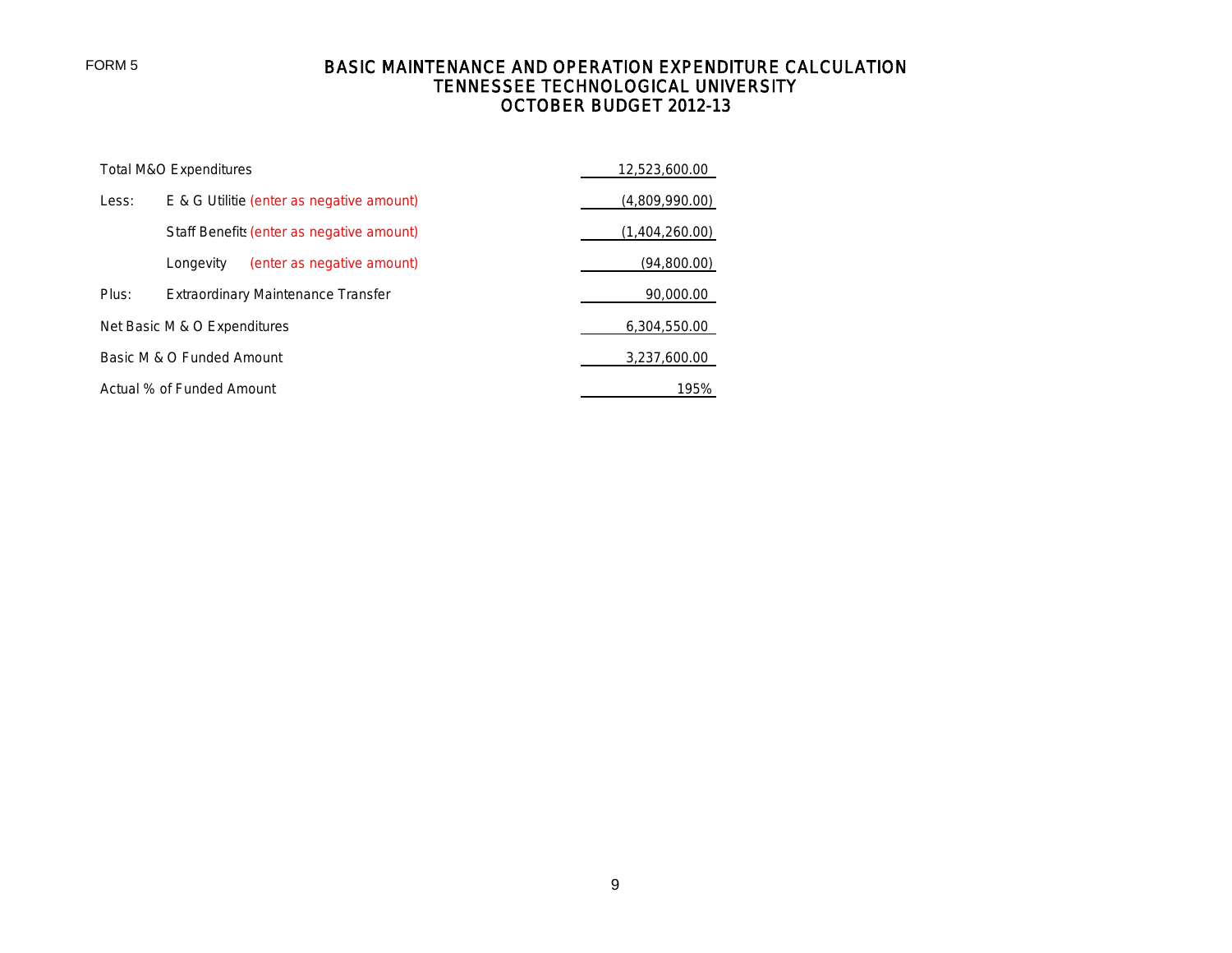# FORM 6

### **REMEDIAL, DEVELOPMENTAL, AND PRESCRIBED COURSES TENNESSEE TECHNOLOGICAL UNIVERSITY OCTOBER BUDGET 2012-13**

|                                      | <b>ACTUAL</b><br>2011-12 | <b>JULY</b><br>2012-13 | <b>OCTOBER</b><br>2012-13 |
|--------------------------------------|--------------------------|------------------------|---------------------------|
| <b>Admin Salaries</b>                |                          |                        |                           |
| <b>Professional Support Salaries</b> |                          |                        |                           |
| <b>Academic Salaries</b>             | 288,167.42               | 305,060.00             | 320,482.00                |
| <b>Supporting Salaries</b>           | 30,368.09                | 27,120.00              | 30,885.00                 |
| <b>Student Wages</b>                 | 17,403.38                | 7,820.00               | 7,820.00                  |
| <b>Employee Benefits</b>             | 126,169.91               | 126,390.00             | 126,390.00                |
| Travel                               | 197.06                   | 1,420.00               | 1,420.00                  |
| <b>Operating Expenses</b>            | 10,560.57                | 11,630.00              | 11,630.00                 |
| <b>Capital Outlay</b>                |                          |                        |                           |
| <b>TOTAL</b>                         | 472,866.43               | 479.440.00             | 498,627.00                |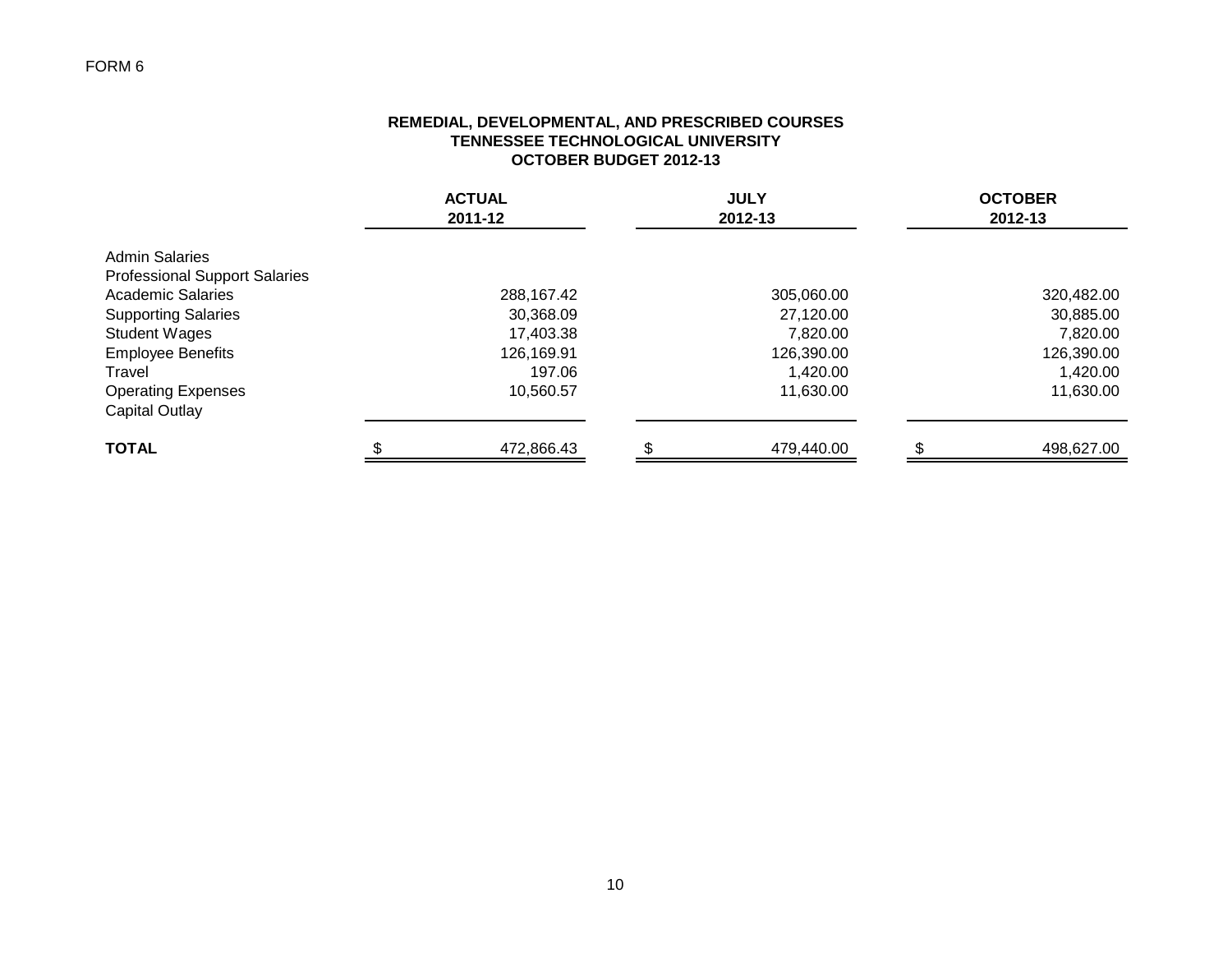#### UNRESTRICTED AND RESTRICTED ATHLETICS TENNESSEE TECHNOLOGICAL UNIVERSITY OCTOBER BUDGET 2012-13

|                                                                                                                                                                                                                                                                             |                                                                                                                                                                             | <b>Actual 2011-12</b>                                                                             |                                                                                                                                                                             |                                                                                                                                                              | July 2012-13                                                                                          |                                                                                                                                                              | October 2012-13                                                                                                                                             |                                                                                                       |                                                                                                                                                             |
|-----------------------------------------------------------------------------------------------------------------------------------------------------------------------------------------------------------------------------------------------------------------------------|-----------------------------------------------------------------------------------------------------------------------------------------------------------------------------|---------------------------------------------------------------------------------------------------|-----------------------------------------------------------------------------------------------------------------------------------------------------------------------------|--------------------------------------------------------------------------------------------------------------------------------------------------------------|-------------------------------------------------------------------------------------------------------|--------------------------------------------------------------------------------------------------------------------------------------------------------------|-------------------------------------------------------------------------------------------------------------------------------------------------------------|-------------------------------------------------------------------------------------------------------|-------------------------------------------------------------------------------------------------------------------------------------------------------------|
|                                                                                                                                                                                                                                                                             | Unrest.                                                                                                                                                                     | Rest.                                                                                             | <b>Total</b>                                                                                                                                                                | Unrest.                                                                                                                                                      | Rest.                                                                                                 | <b>Total</b>                                                                                                                                                 | Unrest.                                                                                                                                                     | Rest.                                                                                                 | <b>Total</b>                                                                                                                                                |
|                                                                                                                                                                                                                                                                             |                                                                                                                                                                             |                                                                                                   |                                                                                                                                                                             |                                                                                                                                                              |                                                                                                       |                                                                                                                                                              |                                                                                                                                                             |                                                                                                       |                                                                                                                                                             |
| Student athletic fees<br>General Fund Support<br><b>Ticket sales</b><br>Game quarantees<br>Conference income                                                                                                                                                                | 3,610,022.71<br>4,908,700.00<br>352,101.00<br>768.000.00                                                                                                                    |                                                                                                   | 3,610,022.71<br>4,908,700.00<br>352,101.00<br>768,000.00                                                                                                                    | 4,081,500.00<br>5,012,400.00<br>261,890.00<br>465.000.00                                                                                                     |                                                                                                       | 4,081,500.00<br>5,012,400.00<br>261,890.00<br>465,000.00                                                                                                     | 4,136,500.00<br>5,058,500.00<br>291,890.00<br>590.000.00                                                                                                    |                                                                                                       | 4,136,500.00<br>5,058,500.00<br>291,890.00<br>590,000.00                                                                                                    |
| <b>NCAA</b> proceeds<br>Program/ad sales<br>Concessions<br>TV/radio income<br>Gifts                                                                                                                                                                                         | 3,500.00<br>2,594.68<br>33,586.25                                                                                                                                           | 275,412.43                                                                                        | 3,500.00<br>2,594.68<br>33,586.25<br>275,412.43                                                                                                                             | 32,000.00                                                                                                                                                    | 500,000.00                                                                                            | 32,000.00<br>500,000.00                                                                                                                                      | 32,000.00                                                                                                                                                   | 500,000.00                                                                                            | 32,000.00<br>500,000.00                                                                                                                                     |
| Athletic marketing/advertising<br>Parking permits<br>Licensing fees<br>Other Income<br><b>Student Therapy Center</b>                                                                                                                                                        | 16,216.39<br>23,166.60<br>712,794.92<br>21,107.12                                                                                                                           |                                                                                                   | 16,216.39<br>23,166.60<br>712,794.92<br>21,107.12                                                                                                                           | 15,000.00<br>310,000.00<br>25.000.00                                                                                                                         |                                                                                                       | 15,000.00<br>310,000.00<br>25,000.00                                                                                                                         | 15,000.00<br>500,000.00<br>25.000.00                                                                                                                        |                                                                                                       | 15,000.00<br>500,000.00<br>25,000.00                                                                                                                        |
| <b>Total Revenues</b>                                                                                                                                                                                                                                                       | \$10,451,789.67                                                                                                                                                             | \$275,412.43                                                                                      | \$10,727,202.10                                                                                                                                                             | \$10,202,790.00                                                                                                                                              | 500,000.00<br>\$                                                                                      | \$10,702,790.00                                                                                                                                              | 10,648,890.00<br>-S                                                                                                                                         | \$ 500,000.00                                                                                         | \$11,148,890.00                                                                                                                                             |
| Administrative salaries<br>Coaches salaries<br>Support staff salaries<br><b>Employee benefits</b><br>Team travel<br>Other travel<br>Out-of-state performance-based scholarsh<br>Other scholarships<br>Post-season expense<br>Other operating<br>Capital outlay<br>Transfers | 605,262.19<br>1,149,670.01<br>399,378.60<br>669,662.36<br>689,143.00<br>276,101.20<br>2,838,693.25<br>1.467.973.66<br>159,474.86<br>1,586,292.15<br>66,879.00<br>543.259.39 | 31,322.83<br>41,277.03<br>27,585.24<br>3,385.12<br>988.91<br>26,507.02<br>33.918.00<br>110,428.28 | 636,585.02<br>1,149,670.01<br>440,655.63<br>697,247.60<br>692,528.12<br>277,090.11<br>2,865,200.27<br>1,501,891.66<br>159,474.86<br>1,696,720.43<br>66,879.00<br>543,259.39 | 667,961.00<br>1,055,806.00<br>446,027.00<br>807,820.00<br>610,320.00<br>37,930.00<br>2,950,000.00<br>1.822.740.00<br>90,000.00<br>1,310,620.00<br>403.566.00 | 23,800.00<br>32,150.00<br>23,500.00<br>89,000.00<br>22,150.00<br>73,750.00<br>62.200.00<br>173,450.00 | 667.961.00<br>1,079,606.00<br>478,177.00<br>831,320.00<br>699,320.00<br>60,080.00<br>3,023,750.00<br>1,884,940.00<br>90,000.00<br>1,484,070.00<br>403,566.00 | 78,320.00<br>1,830,461.00<br>421,839.00<br>807,820.00<br>850,000.00<br>55,250.00<br>2,950,000.00<br>2.072.170.00<br>90,000.00<br>1,320,620.00<br>172.410.00 | 23,800.00<br>32,150.00<br>23,500.00<br>89,000.00<br>22,150.00<br>73,750.00<br>62.200.00<br>173,450.00 | 78.320.00<br>1,854,261.00<br>453,989.00<br>831,320.00<br>939,000.00<br>77,400.00<br>3,023,750.00<br>2,134,370.00<br>90,000.00<br>1,494,070.00<br>172,410.00 |
|                                                                                                                                                                                                                                                                             |                                                                                                                                                                             |                                                                                                   |                                                                                                                                                                             |                                                                                                                                                              |                                                                                                       |                                                                                                                                                              |                                                                                                                                                             |                                                                                                       | \$11.148.890.00                                                                                                                                             |
| Less: Prior Year Encumbrances<br>Plus: Current Year Encumbrances<br><b>Total Adjusted Expenses</b>                                                                                                                                                                          | \$10,451,789.67                                                                                                                                                             | $\sqrt{2}$<br>275,412.43                                                                          | \$10,727,202.10                                                                                                                                                             | \$10,202,790.00                                                                                                                                              | 500,000.00<br>\$                                                                                      | \$10,702,790.00                                                                                                                                              | 10,648,890.00<br>\$                                                                                                                                         | \$500,000.00                                                                                          | \$11,148,890.00                                                                                                                                             |
|                                                                                                                                                                                                                                                                             | <b>REVENUES:</b><br>Conference tournament<br>Interest income<br><b>Total Expenses</b>                                                                                       | \$10,451,789.67                                                                                   | 275,412.43<br>S.                                                                                                                                                            | \$10,727,202.10                                                                                                                                              | \$10,202,790.00                                                                                       | 500,000.00<br>\$                                                                                                                                             | \$10,702,790.00                                                                                                                                             | 10.648.890.00<br>S.                                                                                   | 500,000.00<br>S.                                                                                                                                            |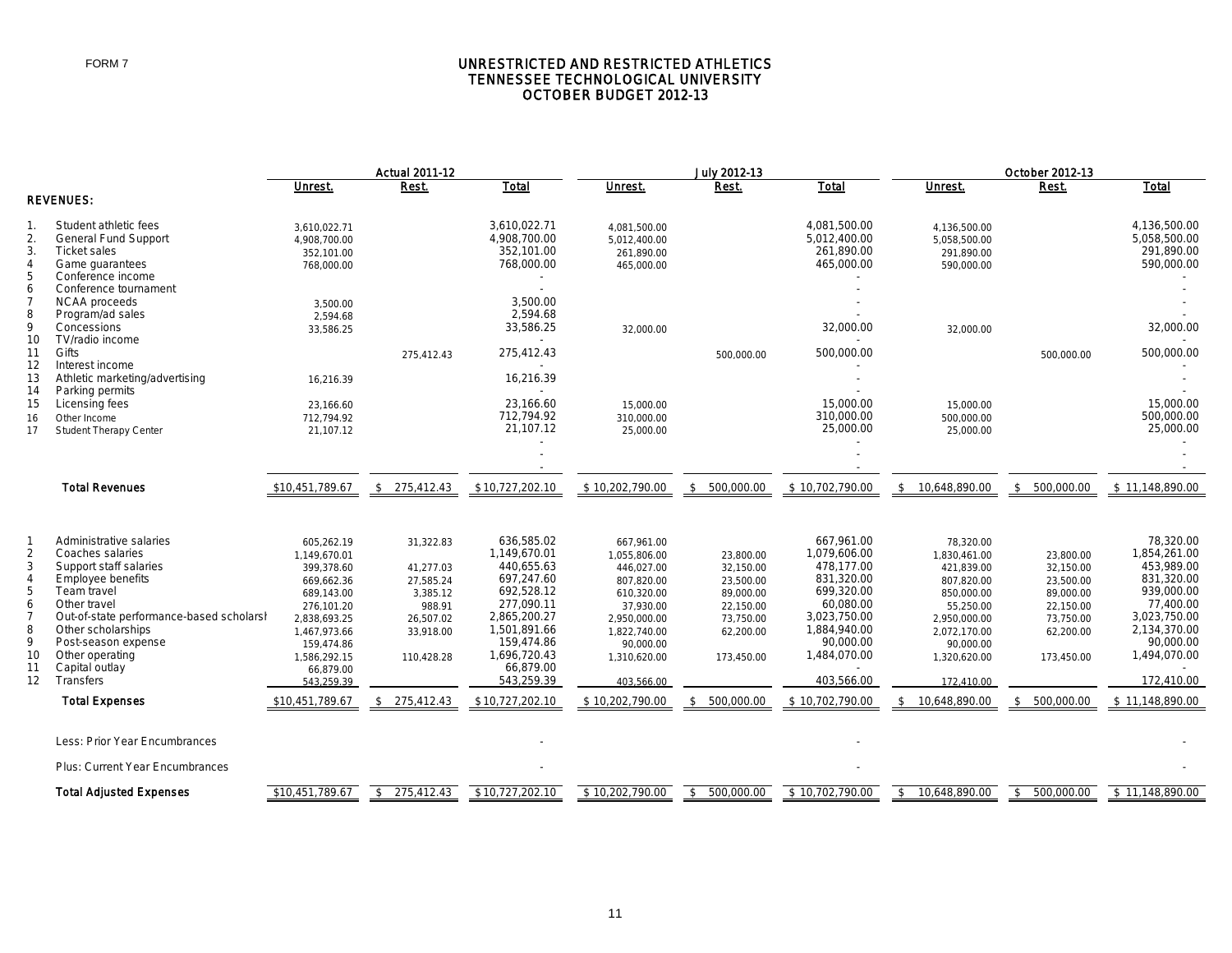# POSITIONS TRANSFERRED FROM RESTRICTED ACCOUNTS TO UNRESTRICTED ACCOUNTS TENNESSEE TECHNOLOGICAL UNIVERSITY October Budget 2012-13

| <b>Old Account</b> |                      |                     |                 | ,,,,  | <b>New Account</b> |                     |                      |
|--------------------|----------------------|---------------------|-----------------|-------|--------------------|---------------------|----------------------|
| Title              | Account<br>.<br>Code | Program/Org<br>Code | Position<br>No. | Title | Ob<br>Code         | Program/Org<br>Code | Position<br>.<br>No. |

None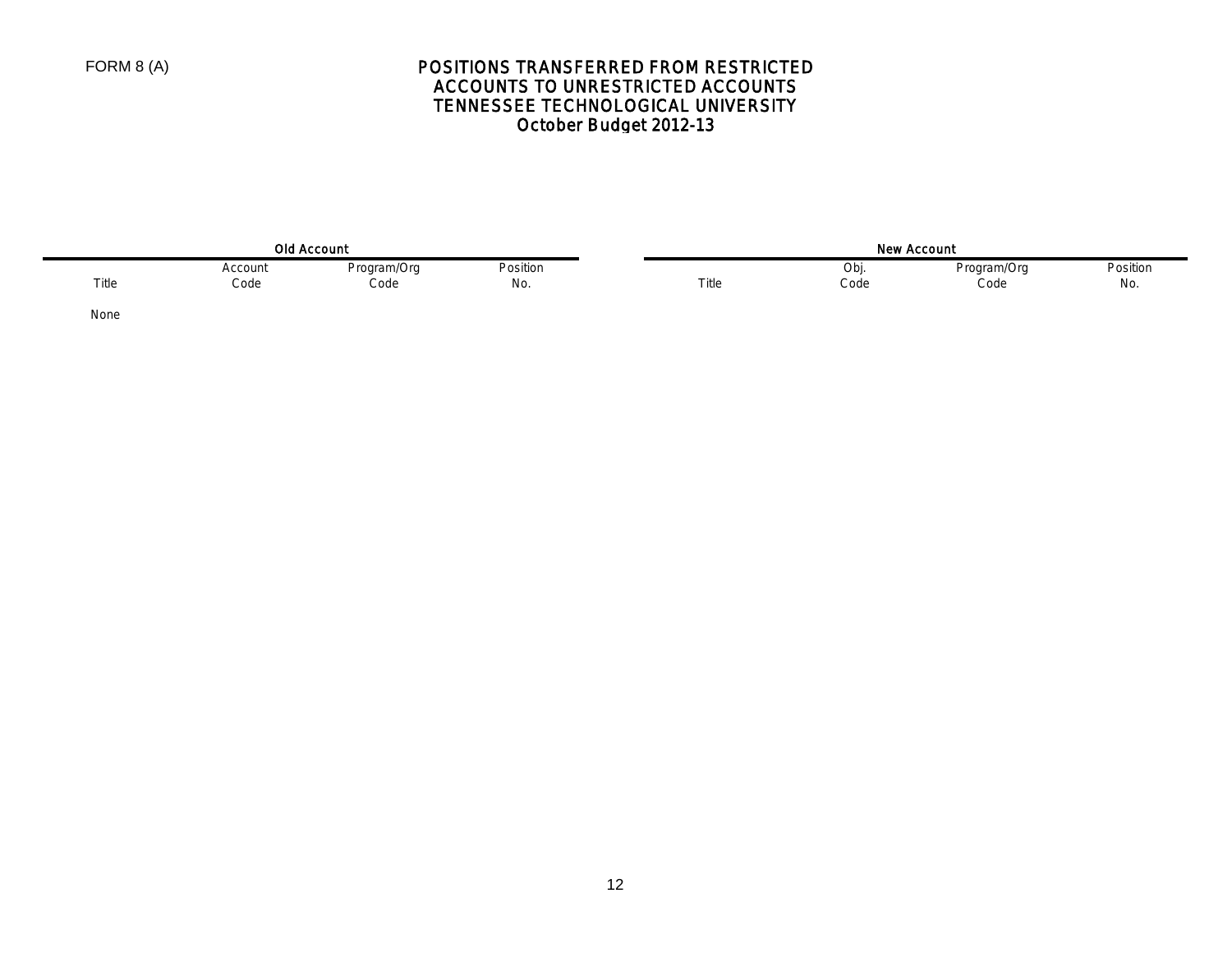#### TENNESSEE TECHNOLOGICAL UNIVERSITY OCTOBER BUDGET 2012-13 REGULAR FULL-TIME POSITIONS FILLED AND UNFILLED AUXILIARIES INCLUDED

|                     | 10/11  |             |            | 7/12          |             |            | 10/12          |             | <b>DIFFERENCE</b><br>7/12 TO 10/12 |               |          |            |
|---------------------|--------|-------------|------------|---------------|-------------|------------|----------------|-------------|------------------------------------|---------------|----------|------------|
|                     | UNREST | REST        | <b>AUX</b> | <b>UNREST</b> | <b>REST</b> | <b>AUX</b> | <b>UNRESTI</b> | <b>REST</b> | <b>AUX</b>                         | <b>UNREST</b> | REST     | <b>AUX</b> |
|                     |        |             |            |               |             |            |                |             |                                    |               |          |            |
| <b>FACULTY</b>      | 408    | 9           | 0          | 412           | 8           | 0          | 420            | 8           | 0                                  | 8             | 0        | 0          |
| <b>ADM</b>          | 27     | $\mathbf 0$ | 0          | 27            | $\mathbf 0$ | 0          | 28             | 0           | 0                                  |               | 0        | 0          |
| MAINT/TECH/SUPP     | 360    | 16          | 57         | 316           | 14          | 34         | 323            | 14          | 34                                 |               | $\Omega$ | 0          |
| <b>PROF SUPPORT</b> | 230    | 45          | 16         | 235           | 41          | 16         | 240            | 41          | 16                                 | 5             | 0        | 0          |
| <b>TOTAL</b>        | 1025   | 70          | 73         | 990           | 63          | 50         | 1011           | 63          | 50                                 | 21            | 0        | 0          |
|                     |        |             |            |               |             |            |                |             |                                    |               |          |            |

FUNCTIONAL

#### NEW POSITIONS

|                                           | POSITION TITLE                                           | DEPARTMENT                           | <b>FUND</b>  | AREA                    | SALARY |              | <b>JUSTIFICATION</b>                                                         |  |
|-------------------------------------------|----------------------------------------------------------|--------------------------------------|--------------|-------------------------|--------|--------------|------------------------------------------------------------------------------|--|
| <b>FACULTY</b>                            | Instructor                                               | Biology                              | Unrestricted | Instruction             | 40000  |              | From PT to FT                                                                |  |
|                                           | <b>Assistant Professor</b>                               | Chemistry                            | Unrestricted | Instruction             | 58211  |              | Enrollment growth                                                            |  |
|                                           | Instructor                                               | Math                                 | Unrestricted | Instruction             | 41625  |              | Enrollment growth                                                            |  |
|                                           | Professor                                                | Econ., Fin., Mkt                     | Unrestricted | Instruction             | 130000 |              | Enrollment growth                                                            |  |
|                                           | Instructor                                               | Econ., Fin., Mkt                     | Unrestricted | Instruction             | 44870  |              | Enrollment growth                                                            |  |
|                                           | <b>Assistant Professor</b>                               | Counseling & Psy Unrestricted        |              | Instruction             | 51000  |              | Enrollment growth                                                            |  |
|                                           | <b>Assistant Professor</b>                               | Nursing                              | Unrestricted | Instruction             | 52000  |              | Enrollment growth                                                            |  |
|                                           | Instructor                                               | Other Faculty                        | Unrestricted | Instruction             | 45000  |              | New Program-Living/Learning Village                                          |  |
|                                           | Instructor                                               | Other Faculty                        | Unrestricted | Instruction             | 45000  |              | New Program-Living/Learning Village                                          |  |
| ADM                                       | University Counsel General Counse Unrestricted           |                                      |              | Instit Support          | 130000 |              | Demand for on-site Attorney                                                  |  |
| MAINT/TECH/SUPP                           | Adm Associate 2                                          | <b>Preprof Health S Unrestricted</b> |              | Instruction             | 19550  |              | From PT to FT                                                                |  |
|                                           | Acad Sup Assoc 1 Biology                                 |                                      | Unrestricted | Instruction             | 17700  |              | Lab Support                                                                  |  |
|                                           | Admin Associate 3 Interdisc Studies Unrestricted         |                                      |              | Instruction             | 21600  |              | Enrollment Growth within School                                              |  |
|                                           | Admin Associate 3 Environ Studies Unrestricted           |                                      |              | Instruction             | 21600  |              | New School                                                                   |  |
|                                           | Admin Associate 3 Profes Studies Unrestricted            |                                      |              | Instruction             | 21600  |              | New School                                                                   |  |
|                                           | Admin Associate 4 Dean Interdisc Unrestricted            |                                      |              | Academic Support        | 23860  |              | New College                                                                  |  |
|                                           | Admin Associate 3 Int'l Student Af Unrestricted          |                                      |              | <b>Student Services</b> | 21600  |              | Int'l Student Enrollment Growth                                              |  |
| <b>PROF SUPPORT</b>                       | Coordinator                                              | Nursing                              | Unrestricted | Instruction             | 34600  |              | Clinical Coordinator/FNP Certification                                       |  |
|                                           | Director                                                 | COIS Stu Succe Unrestricted          |              | Instruction             | 55000  |              | New Student Success Center in Interdisp Studies                              |  |
|                                           | Advisor                                                  | COIS Stu Succe Unrestricted          |              | Instruction             | 36000  |              | New Student Success Center in Interdisp Studies                              |  |
|                                           | Manager                                                  | Graduate Studie Unrestricted         |              | Academic Support        | 34010  |              | Graduate Student Recruitment                                                 |  |
|                                           | Accountant 1                                             | <b>Business Office Unrestricted</b>  |              | Institutional Support   | 63900  |              | Position xfer within fiscal yr., Director Position to be deleted in Proposed |  |
| <b>DELETED POSITIONS</b>                  |                                                          |                                      |              |                         |        |              |                                                                              |  |
|                                           |                                                          |                                      |              | <b>FUNCTIONAL</b>       |        |              |                                                                              |  |
|                                           | POSITION TITLE                                           | DEPARTMENT                           | <b>FUND</b>  | AREA                    | SALARY |              | <b>JUSTIFICATION</b>                                                         |  |
| <b>FACULTY</b>                            | Instructor                                               | Other Faculty                        | Unrestricted | Instruction             | 45000  |              | L/L Village Fac Replacement in English                                       |  |
| <b>ADM</b>                                |                                                          |                                      |              |                         |        |              |                                                                              |  |
| MAINT/TECH/SUPP                           |                                                          |                                      |              |                         |        |              |                                                                              |  |
| PROF SUPPORT                              |                                                          |                                      |              |                         |        |              |                                                                              |  |
|                                           |                                                          |                                      |              |                         |        |              | Maint/Tech                                                                   |  |
| <b>EXAMPLE:</b>                           |                                                          |                                      |              | Faculty<br>$\mathbf{Q}$ |        | Admin        | Prof Support<br>Support<br>$\overline{7}$<br>5                               |  |
| New Positions Listed Above                |                                                          |                                      |              | $-1$                    |        |              |                                                                              |  |
| Deleted Positions Listed Above            |                                                          |                                      |              |                         |        |              |                                                                              |  |
|                                           | Transfer from Restricted to Unrestricted (Per Form 9.B.) |                                      |              |                         |        |              |                                                                              |  |
| Transfers between objects<br><b>TOTAL</b> |                                                          |                                      |              | 8                       |        | $\mathbf{1}$ | $\overline{7}$<br>5                                                          |  |
|                                           |                                                          |                                      |              | 13                      |        |              |                                                                              |  |
|                                           |                                                          |                                      |              |                         |        |              |                                                                              |  |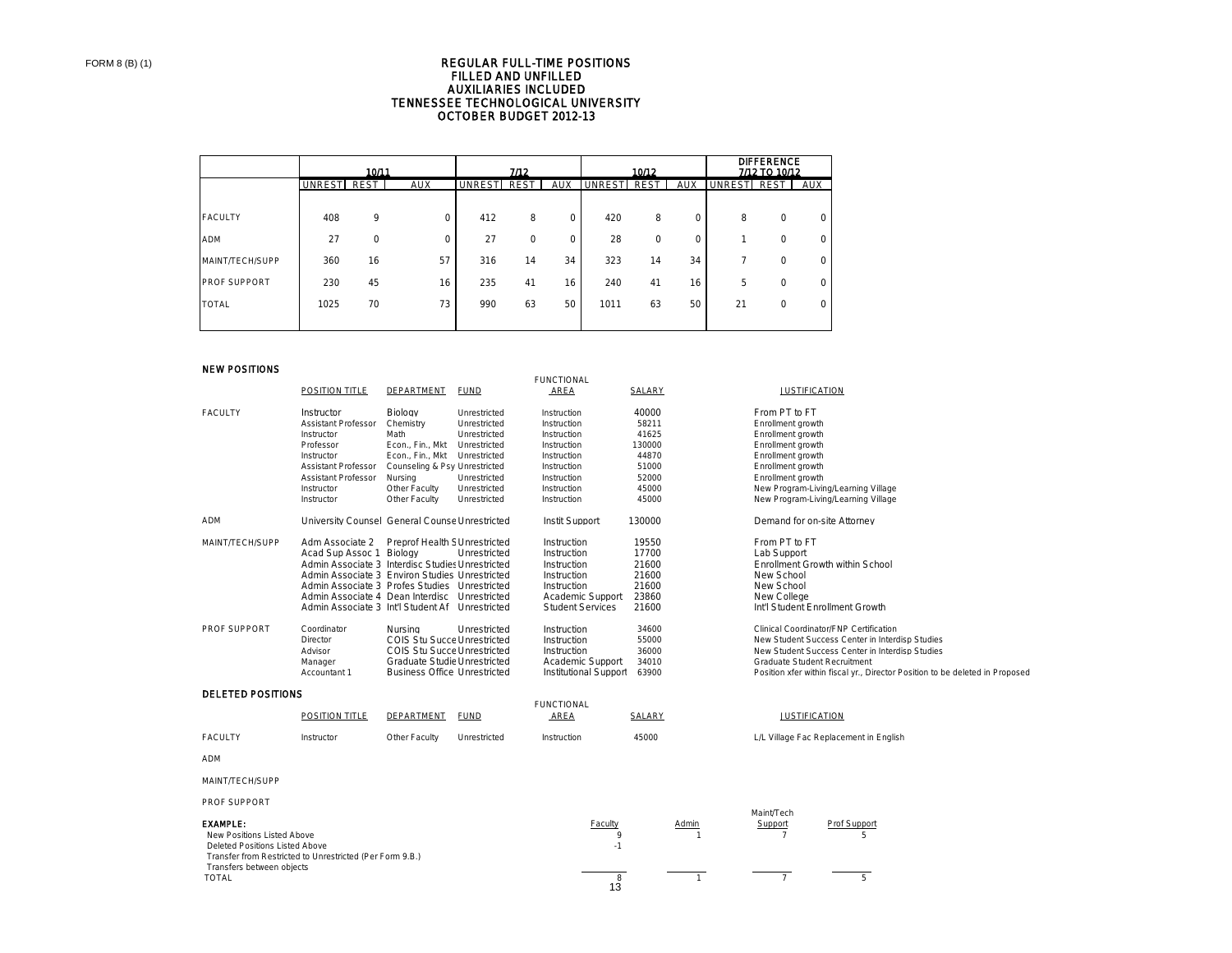### REGULAR PART-TIME POSITIONS FILLED AND UNFILLED AUXILIARIES INCLUDED TENNESSEE TECHNOLOGICAL UNIVERSITY OCTOBER BUDGET 2012-13

|                     |                | 10/11       |             |               | 7/12        |            |               | 10/12       |            |               | <b>DIFFERENCE</b><br>7/12 TO 10/12 |            |
|---------------------|----------------|-------------|-------------|---------------|-------------|------------|---------------|-------------|------------|---------------|------------------------------------|------------|
|                     | <b>UNRESTI</b> | <b>REST</b> | <b>AUX</b>  | <b>UNREST</b> | <b>REST</b> | <b>AUX</b> | <b>UNREST</b> | <b>REST</b> | <b>AUX</b> | <b>UNREST</b> | <b>REST</b>                        | <b>AUX</b> |
|                     |                |             |             |               |             |            |               |             |            |               |                                    |            |
| <b>FACULTY</b>      |                | $\Omega$    | $\mathbf 0$ |               | 0           | 0          | $\Omega$      | $\mathbf 0$ | 0          | $-1$          | 0                                  | 0          |
| <b>ADM</b>          | 0              | $\Omega$    | $\mathbf 0$ | $\Omega$      | 0           | 0          | $\Omega$      | $\Omega$    | 0          | $\Omega$      | 0                                  | 0          |
| MAINT/TECH/SUPP     | 15             | 11          |             | 15            | 9           |            | 13            | 9           |            | $-2$          | 0                                  | 0          |
| <b>PROF SUPPORT</b> | $\overline{2}$ | 3           | $\mathbf 0$ | 3             | 3           | U          | 4             | 3           | 0          |               | 0                                  | O          |
| <b>TOTAL</b>        | 18             | 14          |             | 19            | 12          |            | 17            | 12          |            | $-2$          | 0                                  | 0          |
|                     |                |             |             |               |             |            |               |             |            |               |                                    |            |

#### NEW POSITIONS

|                 | <b>POSITION TITLE</b> | DEPARTMENT | <b>FUND</b> | <b>FUNCTIONAL</b><br><b>AREA</b> | SALARY | <b>JUSTIFICATION</b> |
|-----------------|-----------------------|------------|-------------|----------------------------------|--------|----------------------|
| <b>FACULTY</b>  |                       |            |             |                                  |        |                      |
| <b>ADM</b>      |                       |            |             |                                  |        |                      |
| MAINT/TECH/SUPP |                       |            |             |                                  |        |                      |

PROF SUPPORT

### DELETED POSITIONS

|                                                                                        | POSITION TITLE | DEPARTMENT                       | <b>FUND</b>  | <b>FUNCTIONAL</b><br><b>AREA</b> | <b>SALARY</b> | <b>JUSTIFICATION</b> |              |
|----------------------------------------------------------------------------------------|----------------|----------------------------------|--------------|----------------------------------|---------------|----------------------|--------------|
| <b>FACULTY</b>                                                                         | Instructor     | Biology                          | Unrestricted | Instruction                      | 32000         | From PT to FT        |              |
| <b>ADM</b>                                                                             |                |                                  |              |                                  |               |                      |              |
| MAINT/TECH/SUPP                                                                        | Admin Assoc 2  | Preprof Health Serv Unrestricted |              | Instruction                      | 9780          | From PT to FT        |              |
| <b>PROF SUPPORT</b>                                                                    |                |                                  |              |                                  |               | Maint/Tech           |              |
| <b>EXAMPLE:</b><br>New Positions Listed Above                                          |                |                                  |              | <b>Faculty</b>                   | Admin         | Support              | Prof Support |
| Deleted Positions Listed Above                                                         |                |                                  |              | $-1$                             |               | $-1$                 |              |
| Transfer from Restricted to Unrestricted (Per Form 9.B.)<br>Transfers between objects. |                |                                  |              |                                  |               | - 1                  |              |
| <b>TOTAL</b>                                                                           |                |                                  |              | $-1$<br>14                       | 0             | $-2$                 |              |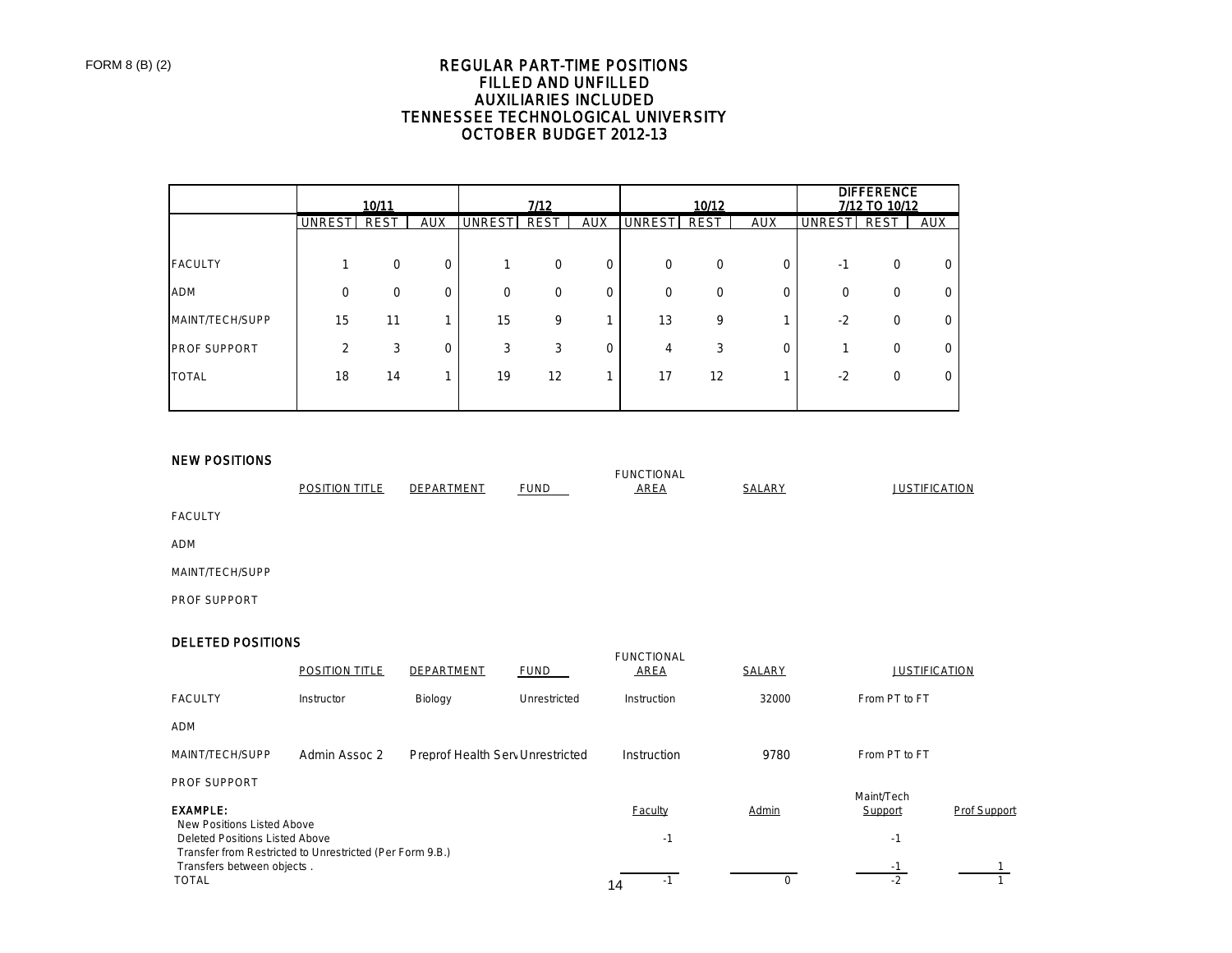## **BUSINESS SPECIALIZED ACADEMIC FEE REPORTING FORM** OCTOBER BUDGET 2012-13

|                          | <b>Base Budget</b> | <b>Academic Fee</b><br><b>Enhancements</b> | <b>Total Budget</b> |  |  |
|--------------------------|--------------------|--------------------------------------------|---------------------|--|--|
|                          |                    |                                            |                     |  |  |
| <b>Salaries</b>          | 4,150,014.00       | 388,270.00                                 | 4,538,284.00        |  |  |
| <b>Employee Benefits</b> | 1,189,890.00       | 84,750.00                                  | 1,274,640.00        |  |  |
| Travel                   |                    | 65,000.00                                  | 65,000.00           |  |  |
| <b>Operating Expense</b> | 469,980.00         | 361,030.00                                 | 831,010.00          |  |  |
| <b>Capital Outlay</b>    |                    |                                            |                     |  |  |
| Total                    | 5,809,884.00       | 899,050.00                                 | 6,708,934.00        |  |  |

### Narrative:

Academic enhancement fees are being used for faculty/staff compensation, travel, departmental support and program support.

### Certification:

 I certify that the specialized academic fees collected were used to enhance, not supplant, the budget of the designated academic program.

(name and date)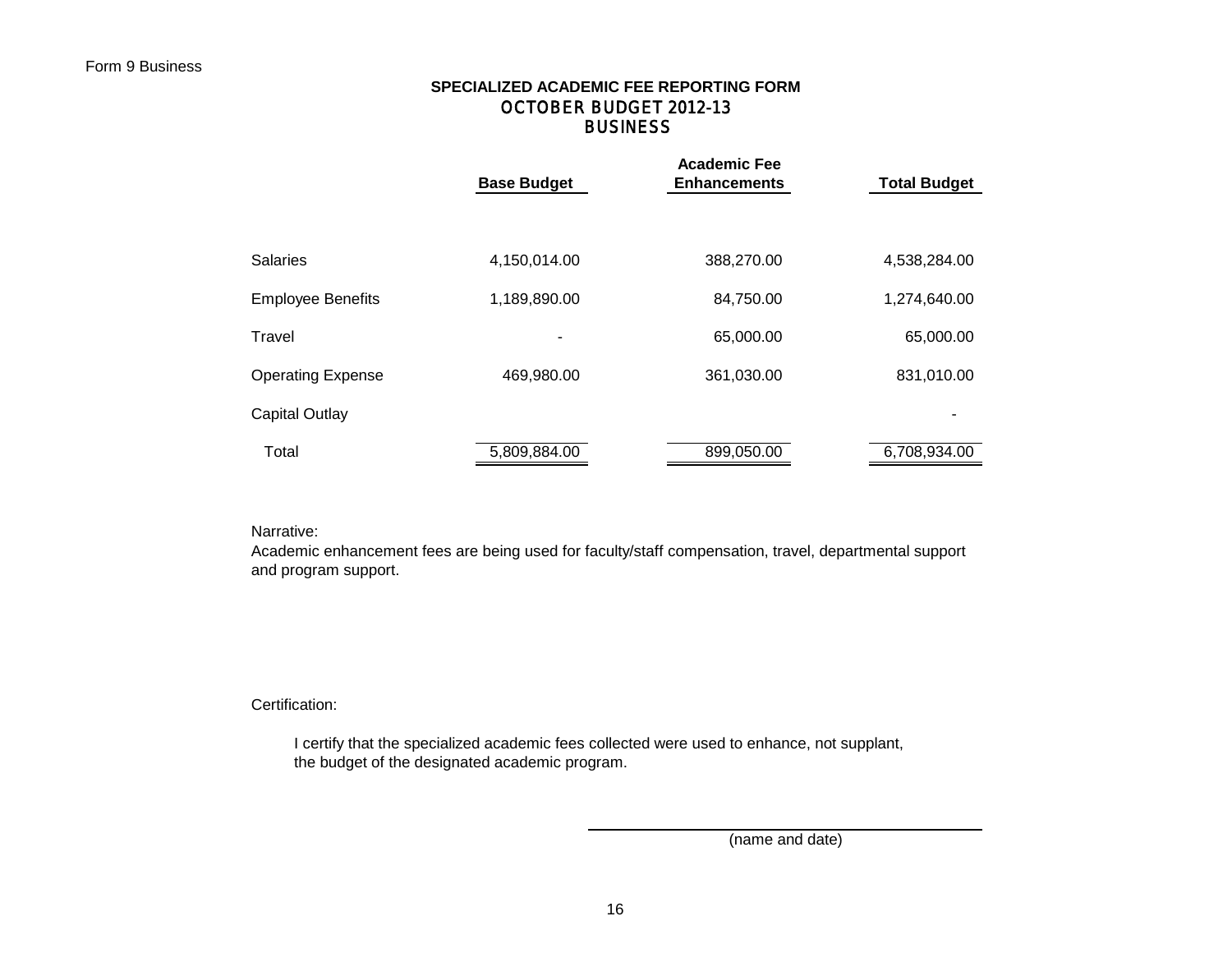## EDUCATION **SPECIALIZED ACADEMIC FEE REPORTING FORM** OCTOBER BUDGET 2012-13

|                          | <b>Academic Fee</b><br><b>Base Budget</b><br><b>Total Budget</b><br><b>Enhancements</b> |            |               |  |  |  |
|--------------------------|-----------------------------------------------------------------------------------------|------------|---------------|--|--|--|
|                          |                                                                                         |            |               |  |  |  |
| <b>Salaries</b>          | 8,403,778.00                                                                            | 182,000.00 | 8,585,778.00  |  |  |  |
| <b>Employee Benefits</b> | 2,676,990.00                                                                            | 38,000.00  | 2,714,990.00  |  |  |  |
| Travel                   | 44,800.00                                                                               | 60,000.00  | 104,800.00    |  |  |  |
| <b>Operating Expense</b> | 1,588,720.00                                                                            | 93,400.00  | 1,682,120.00  |  |  |  |
| <b>Capital Outlay</b>    | 5,530.00                                                                                | 26,600.00  | 32,130.00     |  |  |  |
| Total                    | 12,719,818.00                                                                           | 400,000.00 | 13,119,818.00 |  |  |  |

### Narrative:

The specialized academic course fee in the College of Education will be used to support the Ready2Teach initiative in the following manner: a) increased stipends for public school mentor teachers who are critical in working with teacher candidates during the residency year; b) financial support for the newly redesigned education program components for teacher candidates and faculty professional development; c) financial support for marketing and recruiting of highly qualified candidates for Ready2Teach; d) financial resources to hire and retain Master Clinicans; and e) financial resources for updating equipment and software needed by Ready2Teach. In addition, there will be a significant increase in expenses for travel to and from local PreK-12 school residency sites.

### Certification:

 I certify that the specialized academic fees collected were used to enhance, not supplant, the budget of the designated academic program.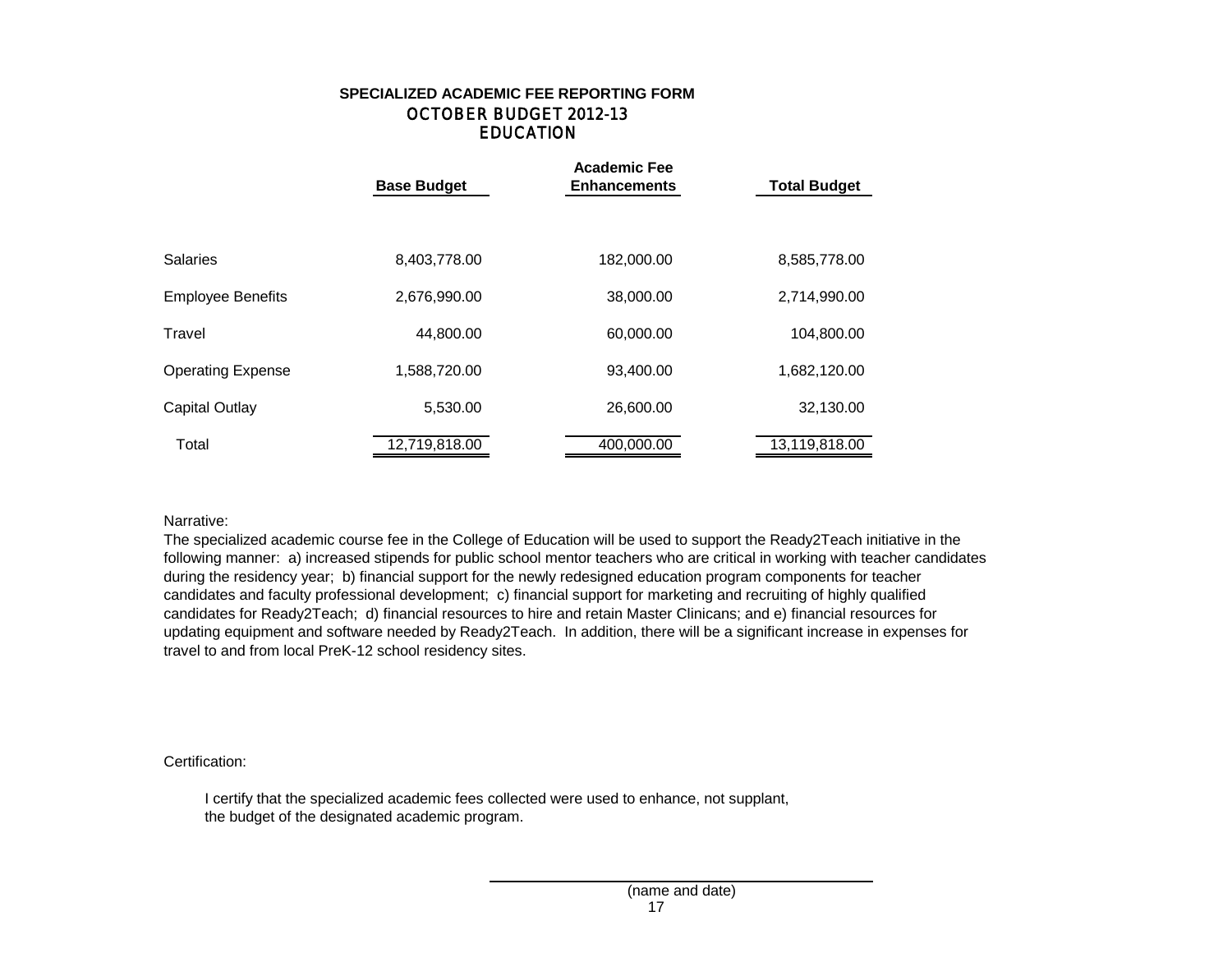## ENGINEERING **SPECIALIZED ACADEMIC FEE REPORTING FORM** OCTOBER BUDGET 2012-13

|                          | <b>Base Budget</b> | <b>Academic Fee</b><br><b>Enhancements</b> | <b>Total Budget</b> |
|--------------------------|--------------------|--------------------------------------------|---------------------|
| Salaries                 | 8,091,666.00       | 269,090.00                                 | 8,360,756.00        |
| <b>Employee Benefits</b> | 2,401,050.00       | 46,600.00                                  | 2,447,650.00        |
| Travel                   | (21,010.00)        | 36,000.00                                  | 14,990.00           |
| <b>Operating Expense</b> | 359,505.00         | 788,900.00                                 | 1,148,405.00        |
| Capital Outlay           | 18,120.00          | 65,250.00                                  | 83,370.00           |
| Total                    | 10,849,331.00      | 1,205,840.00                               | 12,055,171.00       |

Narrative:

Academic fee enhancments are being used to acquire laboratory equipment, to refurbish facilities and to develop and maintain a quality engineering faculty.

Certification:

 I certify that the specialized academic fees collected were used to enhance, not supplant, the budget of the designated academic program.

(name and date)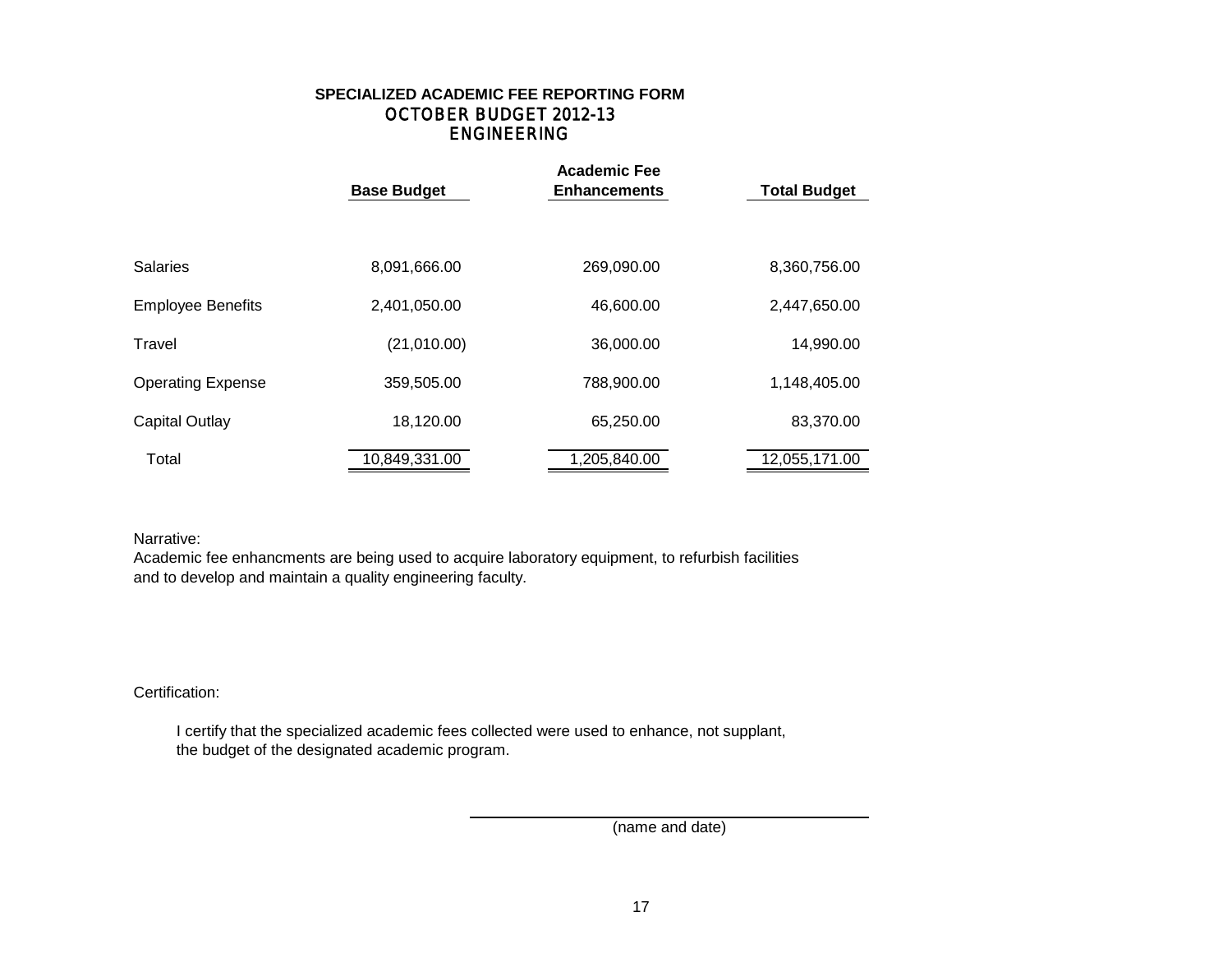## NURSING **SPECIALIZED ACADEMIC FEE REPORTING FORM** OCTOBER BUDGET 2012-13

|                          | <b>Academic Fee</b><br><b>Base Budget</b><br><b>Total Budget</b><br><b>Enhancements</b> |                |              |  |  |  |
|--------------------------|-----------------------------------------------------------------------------------------|----------------|--------------|--|--|--|
|                          |                                                                                         |                |              |  |  |  |
| <b>Salaries</b>          | 1,320,340.00                                                                            | 136,480.00     | 1,456,820.00 |  |  |  |
| <b>Employee Benefits</b> | 353,640.00                                                                              | 23,020.00      | 376,660.00   |  |  |  |
| Travel                   | 4,690.00                                                                                | 70,630.00      | 75,320.00    |  |  |  |
| <b>Operating Expense</b> | 85,650.00                                                                               | ۰              | 85,650.00    |  |  |  |
| Capital Outlay           | $\blacksquare$                                                                          | $\blacksquare$ |              |  |  |  |
| Total                    | 1,764,320.00                                                                            | 230,130.00     | 1,994,450.00 |  |  |  |

### Narrative:

Academic fees are currently being used to provide stipends and salary increases for faculty. Future needs may address financial support for continuing education for faculty and for updating equipment or software needed by Nursing.

### Certification:

 I certify that the specialized academic fees collected were used to enhance, not supplant, the budget of the designated academic program.

(name and date)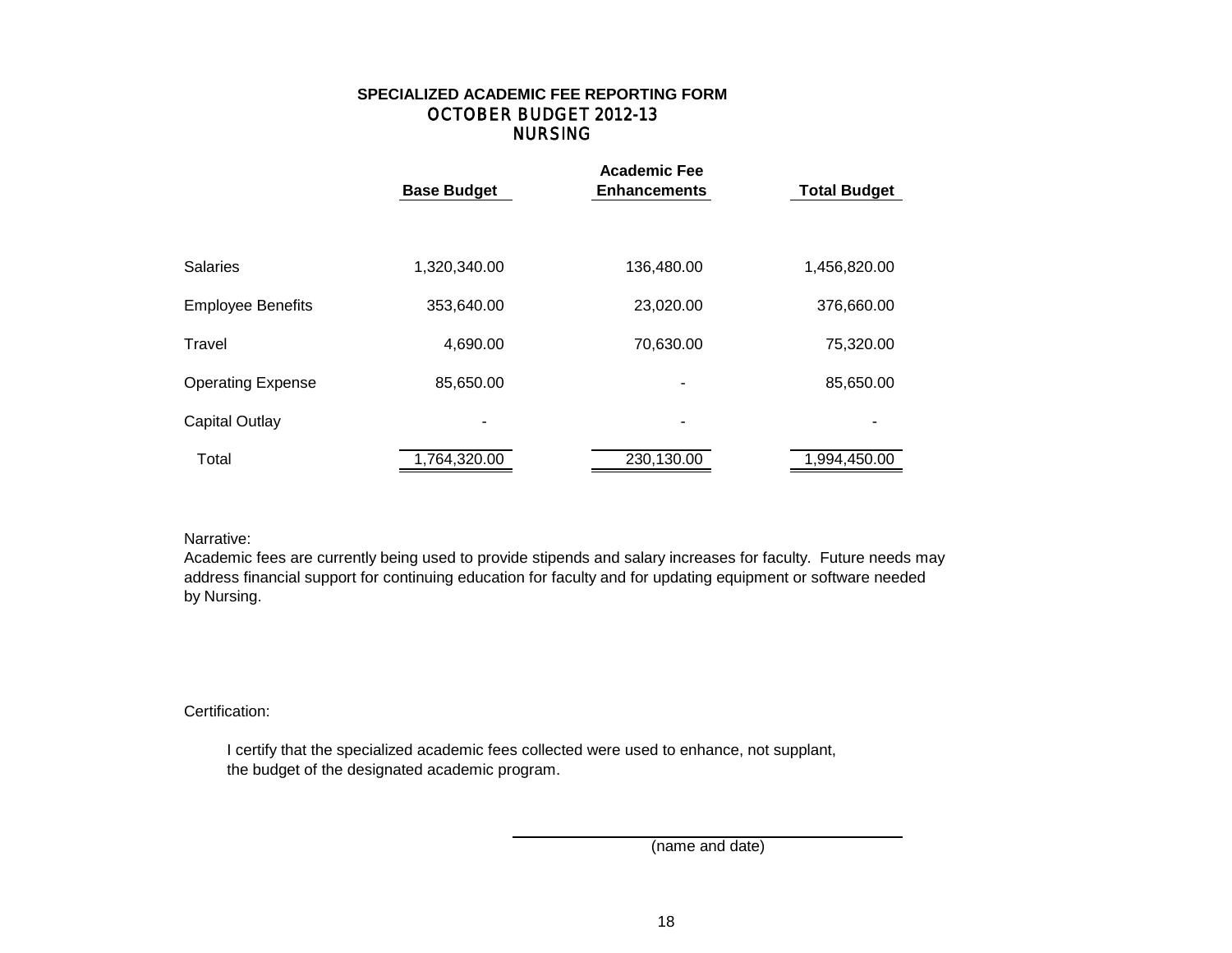## UNRESTRICTED E&G LONGEVITY REPORTING FORM TENNESSEE TECHNOLOGICAL UNIVERSITY OCTOBER BUDGET 2012-13

|                                             | <b>ACTUAL</b>  | <b>OCTOBER</b> |
|---------------------------------------------|----------------|----------------|
|                                             | 2011-12        | 2012-13        |
| <b>Total Unrestricted E&amp;G longevity</b> | \$1,219,384.68 | \$1,214,230.00 |

Note: Longevity does not end in \$100 due to C&S overtime and splits with other funds.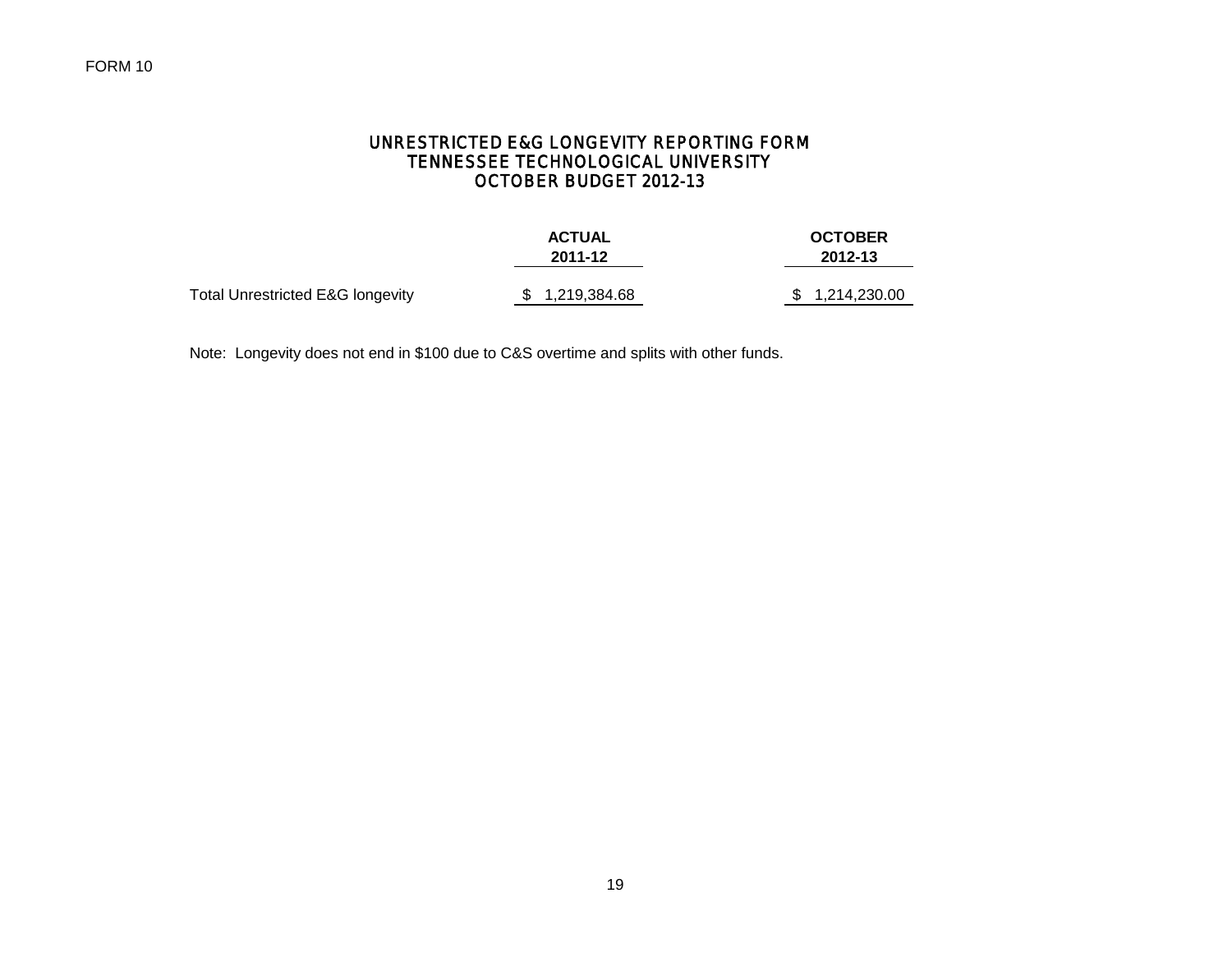# LOTTERY SCHOLARSHIPS TENNESSEE TECHNOLOGICAL UNIVERSITY OCTOBER BUDGET 2012-13

|                                        | <b>ACTUAL</b>   | <b>OCTOBER</b>  |
|----------------------------------------|-----------------|-----------------|
|                                        | 2011-12         | 2012-13         |
| Total lottery scholarships included in |                 |                 |
| state grants and contracts             | \$21,464,379.00 | \$21,436,339.00 |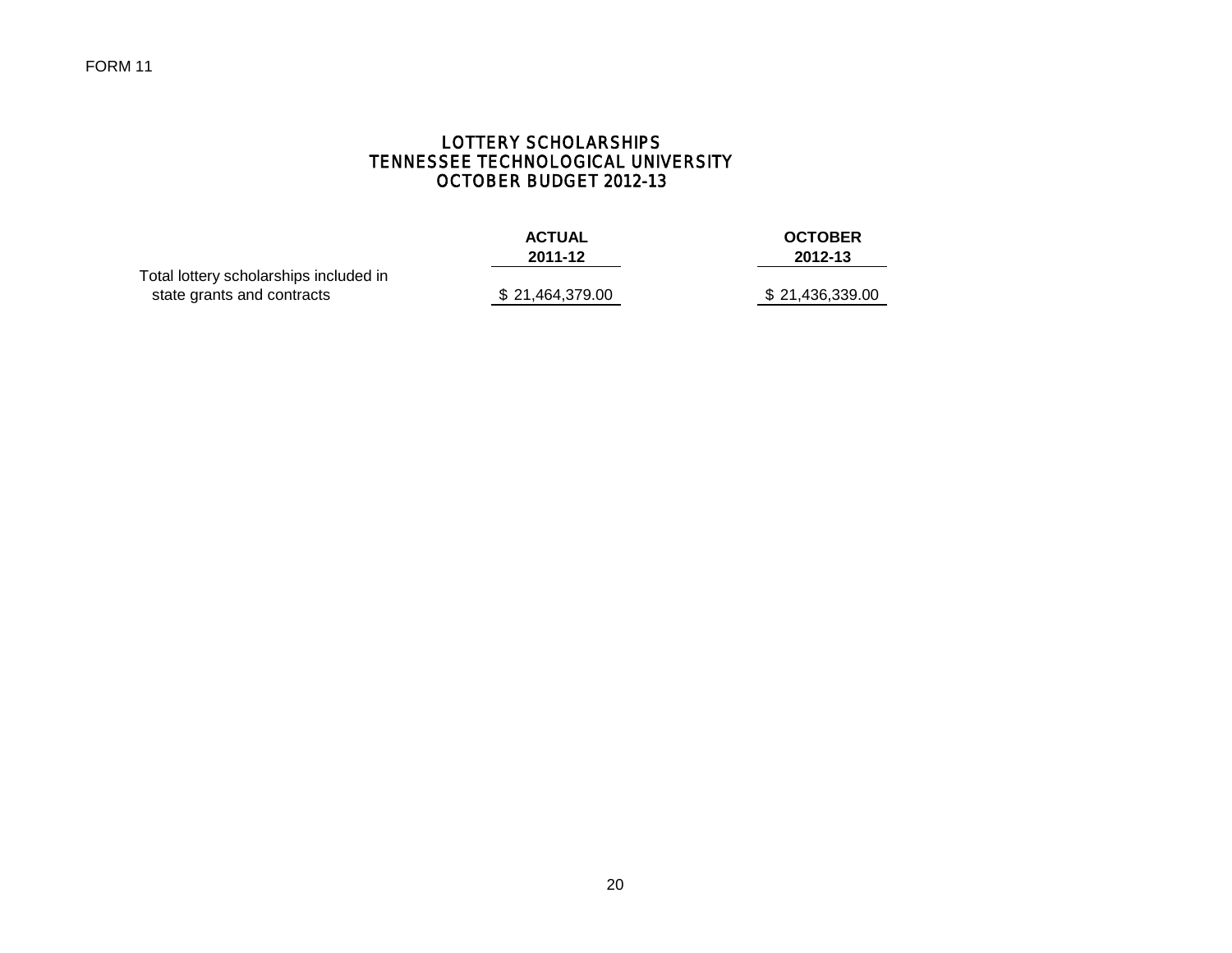|                                     |                | CHANGES TO UNEXPENDED FUND BALANCES |              |                        |                         |                   |           |                          |              |                |  |
|-------------------------------------|----------------|-------------------------------------|--------------|------------------------|-------------------------|-------------------|-----------|--------------------------|--------------|----------------|--|
|                                     | UNEXPENDED     |                                     |              | FUND BALANCE ADDITIONS | FUND BALANCE DEDUCTIONS |                   | PROJECT   |                          |              |                |  |
|                                     | <b>BALANCE</b> | <b>STATE</b>                        |              | CURRENT FUND           | *OTHER                  | <b>INVESTMENT</b> |           |                          |              | <b>BALANCE</b> |  |
|                                     | $6 - 30 - 12$  | APPROPRIATION                       | <b>TSSBA</b> | TRANSFERS              | TRANSFERS               | <b>INCOME</b>     | *OTHER    | <b>EXPENDITURES</b>      | *OTHER       | $6 - 30 - 13$  |  |
| <b>LAND PURCHASES</b>               |                |                                     |              |                        |                         |                   |           |                          |              |                |  |
| Local Funds:                        |                |                                     |              |                        |                         |                   |           |                          |              |                |  |
| West Campus Property Purchase       | 1,095,000      |                                     |              |                        |                         |                   |           |                          |              | 1,095,000      |  |
| Prescott Property                   | (5,000)        |                                     |              |                        |                         |                   | 5,000     |                          |              |                |  |
| Total Land                          | 1,090,000      |                                     |              |                        |                         |                   | 5,000     |                          | $\sim$       | 1,095,000      |  |
| <b>NEW CONSTRUCTION</b>             |                |                                     |              |                        |                         |                   |           |                          |              |                |  |
| Local Funds:                        |                |                                     |              |                        |                         |                   |           |                          |              |                |  |
| Nursing and Health Services Bldg    | 35,988         |                                     |              |                        |                         |                   |           | $\overline{\phantom{a}}$ | 35,988 (a)   |                |  |
| <b>STEM Center</b>                  | 670,057        |                                     |              |                        |                         |                   |           | 457                      |              | 669,600        |  |
| Athletic Performance Center         | 23,125         |                                     |              |                        |                         |                   |           | 23,125                   |              |                |  |
| Intramural Sports Activity Building | ÷,             |                                     |              |                        | 100,000 (b)             |                   |           | 100,000                  |              |                |  |
| Athletic Maint & Shorage Facility   |                |                                     |              |                        | $10,000$ (c)            |                   |           | 10,000                   |              |                |  |
| TSSBA:                              |                |                                     |              |                        |                         |                   |           |                          |              |                |  |
| New Residence Hall 110407           | 17,009         |                                     |              |                        |                         |                   |           |                          | $17,009$ (d) |                |  |
| <b>Total Nw Construction</b>        | 746,179        |                                     |              |                        | 110,000                 |                   |           | 133,582                  | 52,997       | 669,600        |  |
| <b>MAJOR RENOVATIONS</b>            |                |                                     |              |                        |                         |                   |           |                          |              |                |  |
| Local Funds:                        |                |                                     |              |                        |                         |                   |           |                          |              |                |  |
| 110107 Campus Wide Elevators        | 225,566        |                                     |              |                        |                         |                   |           | 225,566                  |              |                |  |
| Johnson Hall Classroom 401 Renova   | 11,855         |                                     |              |                        |                         |                   | (11, 855) |                          |              |                |  |
| IT Infrastructure Upgrade           | 39,000         |                                     |              |                        |                         |                   |           | 39,000                   |              |                |  |
| IT Infrastructure Construction      | 142,006        |                                     |              |                        |                         |                   |           | 142,006                  |              |                |  |
| IT Infrastructure Imagining         | $\sim$         |                                     |              |                        |                         |                   |           | $\sim$                   |              |                |  |
| IT Infrastructure Library Commons   | 628,355        |                                     |              |                        |                         |                   |           | 628,355                  |              |                |  |
| 110204 Central Cooling Deficiency   | 905,898        |                                     |              |                        |                         |                   |           | 80,000                   |              | 825,898        |  |
| 110310 Several Building Upgrades    | 1,683,412      |                                     |              |                        |                         |                   |           | 1,683,412                |              |                |  |
| 110309 TV Student Apt Renovation    | 1,319,978      |                                     |              |                        |                         |                   |           | 1,319,978                |              |                |  |
| 110111 Athletic Performance Center  | 492,755        |                                     |              |                        |                         |                   | 67,245    | 560,000                  |              |                |  |
| 110211 Regional Health Renovation   | 2,051,192      |                                     |              |                        |                         |                   | 774,690   | 2,825,882                |              |                |  |
| 110411 Live Learning Village Dorm F | 1,215,664      |                                     |              | 21                     |                         |                   |           | 900,000                  |              | 315,664        |  |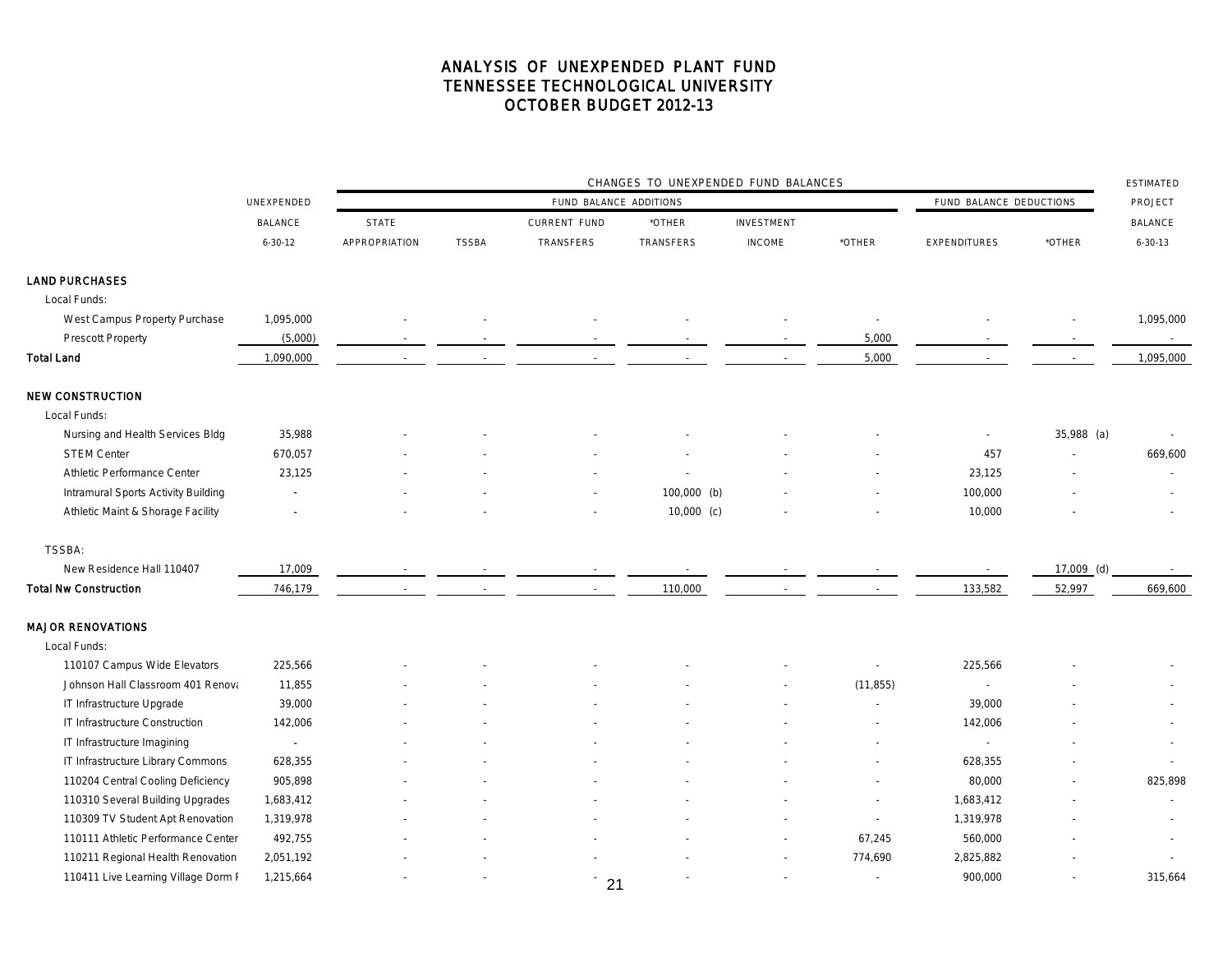|                                     |                                      | CHANGES TO UNEXPENDED FUND BALANCES |              |                     |                  |                   |                          |                         |                          |                          |  |
|-------------------------------------|--------------------------------------|-------------------------------------|--------------|---------------------|------------------|-------------------|--------------------------|-------------------------|--------------------------|--------------------------|--|
|                                     | UNEXPENDED<br>FUND BALANCE ADDITIONS |                                     |              |                     |                  |                   |                          | FUND BALANCE DEDUCTIONS |                          | PROJECT                  |  |
|                                     | <b>BALANCE</b>                       | <b>STATE</b>                        |              | <b>CURRENT FUND</b> | *OTHER           | <b>INVESTMENT</b> |                          |                         |                          | <b>BALANCE</b>           |  |
|                                     | $6 - 30 - 12$                        | APPROPRIATION                       | <b>TSSBA</b> | <b>TRANSFERS</b>    | <b>TRANSFERS</b> | <b>INCOME</b>     | *OTHER                   | <b>EXPENDITURES</b>     | *OTHER                   | $6 - 30 - 13$            |  |
| 110311 Res Hall Upgrades            | 2,224,345                            |                                     |              |                     | 1,000,000 (e)    |                   | $\overline{\phantom{a}}$ | 2,580,000               | $\overline{\phantom{a}}$ | 644,345                  |  |
| 110112 Storm Sewer Replacement      |                                      |                                     |              |                     |                  |                   | 350,000                  | 350,000                 |                          |                          |  |
| <b>Fitness Center Reroof</b>        |                                      |                                     |              |                     | 750,000 (e)      |                   | $\sim$                   | 750,000                 |                          | $\overline{\phantom{a}}$ |  |
| Eblen Center Scoreboard             |                                      |                                     |              |                     | 900,000 (e)      |                   |                          | 900,000                 |                          |                          |  |
| State Appropriations:               |                                      |                                     |              |                     |                  |                   |                          |                         |                          |                          |  |
| 110210 ADA Modifications            |                                      | 250,000                             |              |                     |                  |                   |                          | 250,000                 |                          |                          |  |
| 110203 Fire Alarm Upgrade           |                                      | 1,600,000                           |              |                     |                  |                   |                          | 1,600,000               |                          |                          |  |
| 110110 Craft Center Guardrail Repla |                                      | 270,000                             |              |                     |                  |                   |                          | 270,000                 |                          |                          |  |
| 110109 Several Building Roof Repla  |                                      | 1,800,000                           |              |                     |                  |                   |                          | 1,800,000               |                          |                          |  |
| 110310 Several Building Upgrades    |                                      | 3,926,770                           |              |                     |                  |                   |                          | 3,926,770               |                          | $\overline{\phantom{a}}$ |  |
| UC South Patio and Front Step       |                                      | 120,000                             |              |                     |                  |                   |                          | 120,000                 |                          |                          |  |
| <b>TSSBA:</b>                       |                                      |                                     |              |                     |                  |                   |                          |                         |                          |                          |  |
| TV Student Apt Renovation PH2       |                                      | $\overline{\phantom{a}}$            | 4,958,020    |                     |                  |                   |                          | 4,958,020               |                          |                          |  |
| <b>Total Major Renovations</b>      | 10,940,026                           | 7,966,770                           | 4,958,020    |                     | 2,650,000        |                   | 1,180,080                | 25,908,989              |                          | 1,785,907                |  |
| <b>SPECIAL PROJECTS</b>             |                                      |                                     |              |                     |                  |                   |                          |                         |                          |                          |  |
| Local Funds:                        |                                      |                                     |              |                     |                  |                   |                          |                         |                          |                          |  |
| Parking and Paving                  | 665,756                              |                                     |              | 214,800             |                  |                   |                          | 300,000                 |                          | 580,556                  |  |
| Extraordinary Maint Campus Projs    | 219,039                              |                                     |              | 60,000              |                  |                   |                          |                         | $\overline{\phantom{a}}$ | 279,039                  |  |
| <b>Extraordinary Maintenance</b>    | 600,000                              |                                     |              | 90,000              |                  |                   |                          |                         | $\overline{\phantom{a}}$ | 690,000                  |  |
| Campus Lighting                     | 659,547                              |                                     |              |                     |                  |                   |                          |                         | $\overline{a}$           | 659,547                  |  |
| <b>UC Elevators</b>                 | 500,000                              |                                     |              |                     |                  |                   |                          |                         | ٠                        | 500,000                  |  |
| Landscaping                         | 49                                   |                                     |              |                     |                  |                   |                          |                         | $\overline{a}$           | 49                       |  |
| Library Dining Service Renovations  | 19,180                               |                                     |              |                     |                  |                   |                          |                         | $\overline{a}$           | 19,180                   |  |
| Learning Villages Renovation        | 46,000                               |                                     |              |                     |                  |                   |                          |                         | ٠                        | 46,000                   |  |
| <b>Emergency Doors</b>              | 10,473                               |                                     |              |                     |                  |                   |                          |                         | ٠                        | 10,473                   |  |
| Pennebaker Auditorium Renovation    | 140,000                              |                                     |              |                     |                  |                   |                          |                         | $\blacksquare$           | 140,000                  |  |
| Oakley Farmhouse                    | (18,961)                             |                                     |              |                     |                  |                   |                          |                         |                          | (18,961)                 |  |
| Library Commons Furniture           | 7,469                                |                                     |              | $\frac{1}{2}$       |                  |                   |                          | 7,469                   | $\blacksquare$           | $\sim$                   |  |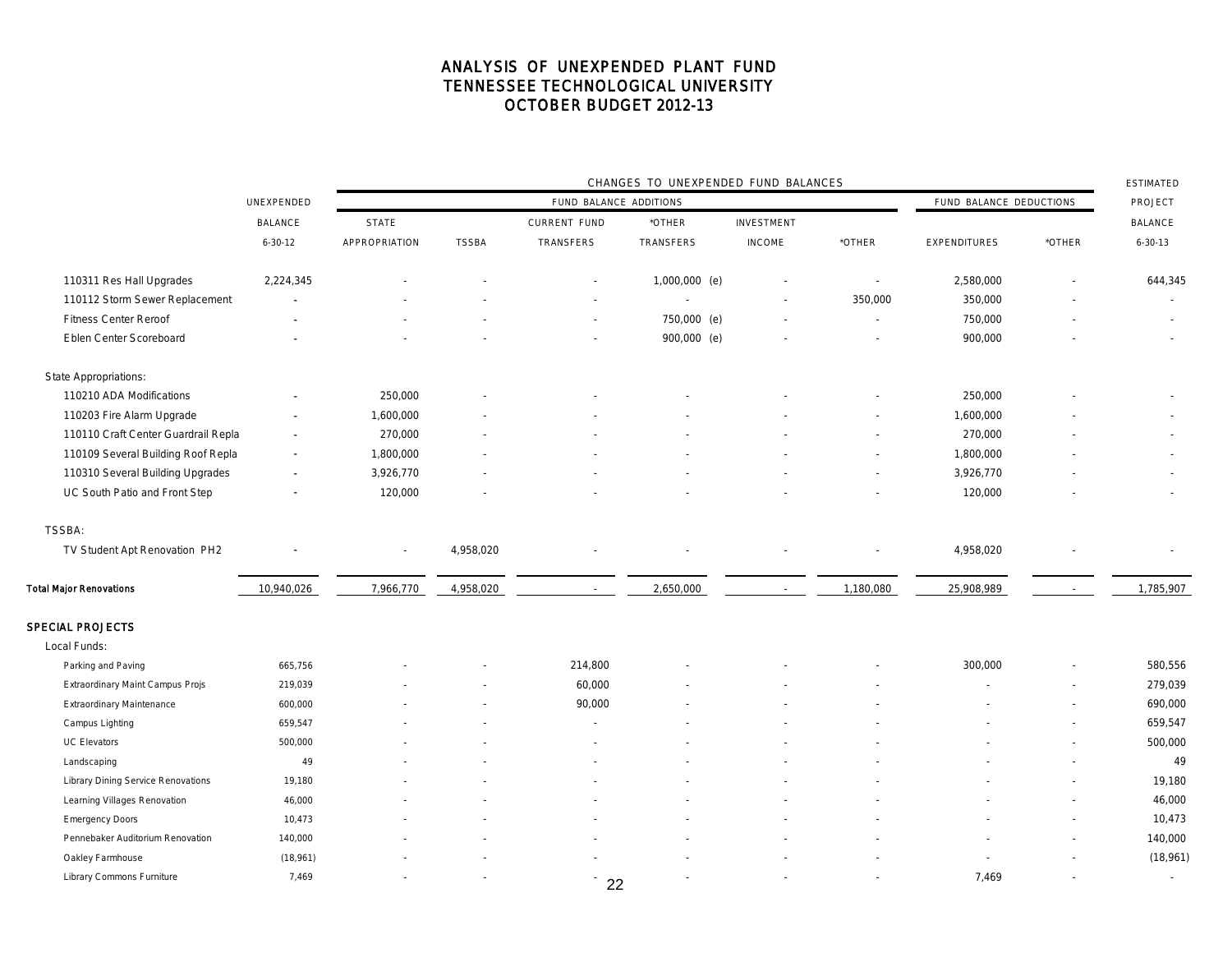|                                          |                          | CHANGES TO UNEXPENDED FUND BALANCES |              |                     |           |                   |                          |                          |        |                          |  |
|------------------------------------------|--------------------------|-------------------------------------|--------------|---------------------|-----------|-------------------|--------------------------|--------------------------|--------|--------------------------|--|
|                                          | UNEXPENDED               | FUND BALANCE ADDITIONS              |              |                     |           |                   |                          | FUND BALANCE DEDUCTIONS  |        |                          |  |
|                                          | <b>BALANCE</b>           | <b>STATE</b>                        |              | <b>CURRENT FUND</b> | *OTHER    | <b>INVESTMENT</b> |                          |                          |        | <b>BALANCE</b>           |  |
|                                          | $6 - 30 - 12$            | APPROPRIATION                       | <b>TSSBA</b> | TRANSFERS           | TRANSFERS | <b>INCOME</b>     | *OTHER                   | <b>EXPENDITURES</b>      | *OTHER | $6 - 30 - 13$            |  |
| <b>University Center Blinds</b>          | 12,381                   |                                     |              |                     |           |                   |                          | 12,381                   |        |                          |  |
| Mobile Collaborative Learning Environmen | 42,201                   |                                     |              |                     |           |                   | $\overline{a}$           | 42,201                   |        |                          |  |
| MoLE SI Labs - Engineering               | $\overline{\phantom{a}}$ |                                     |              |                     |           |                   | 237,580                  | 237,580                  |        |                          |  |
| MoLE SI Labs - Business                  | $\overline{\phantom{a}}$ |                                     |              |                     |           |                   | 67,880                   | 67,880                   |        |                          |  |
| <b>Central Testing Center</b>            | 100,000                  |                                     |              |                     |           |                   |                          | 100,000                  |        |                          |  |
| Engineering Recruiting & Retention Ctr   | 40,000                   |                                     |              |                     |           |                   |                          | 40,000                   |        |                          |  |
| Chemical Engr Learning Lab               | 40,000                   |                                     |              |                     |           |                   |                          | 40,000                   |        |                          |  |
| Video Conferencing Hub                   | 85,000                   |                                     |              |                     |           |                   |                          | 85,000                   |        |                          |  |
| Storm Sewer Replacement                  | 239,587                  |                                     |              |                     |           |                   |                          | 239,587                  |        |                          |  |
| South Hall Air Handler                   | 100,000                  |                                     |              |                     |           |                   | $\overline{a}$           | 100,000                  |        |                          |  |
| Foundation Hall Upgrades                 | 52,064                   |                                     |              |                     |           |                   | 47,936                   | 100,000                  |        |                          |  |
| Foundation Hall FLS Learning             | $\overline{\phantom{a}}$ |                                     |              |                     |           |                   | 40,000                   | 40,000                   |        |                          |  |
| Johnson Hall 1st Floor East Corridor     | 81,500                   |                                     |              |                     |           |                   | $\overline{\phantom{a}}$ | 81,500                   |        | $\overline{\phantom{a}}$ |  |
| Stadium Stair Replacement                | 223,792                  |                                     |              | 225,000             |           |                   | ÷                        | 440,000                  |        | 8,792                    |  |
| Johnson Hall 3rd Floor Restroom & Class  | 8,050                    |                                     |              |                     |           |                   | 11,855                   | 19,905                   |        | $\sim$                   |  |
| Derryberry Hall RR203 and Rm 100B        | 59,928                   |                                     |              |                     |           |                   |                          | 59,928                   |        | $\overline{\phantom{a}}$ |  |
| Library Blinds                           | 75,000                   |                                     |              |                     |           |                   |                          | 75,000                   |        |                          |  |
| Derryberry Hall 2nd Floor Renovations    | 200,000                  |                                     |              |                     |           |                   |                          | 200,000                  |        |                          |  |
| UC Advising Center                       | 28,000                   |                                     |              |                     |           |                   |                          | 28,000                   |        |                          |  |
| Peachtree Street Improvements            | 250,000                  |                                     |              | 500,000             |           |                   |                          | 560,000                  |        | 190,000                  |  |
| Various Academic Building Renovations    | 2,187,034                |                                     |              | 1,000,000           |           |                   | (1,842,611)              | $\overline{\phantom{a}}$ | $\sim$ | 1,344,423                |  |
| Small Renovation Projects                | 2,119                    |                                     |              |                     |           |                   | 100,000                  | 100,000                  |        | 2,119                    |  |
| Foster Chemistry Lab Renovation          | 39,672                   |                                     |              |                     |           |                   |                          | 39,672                   |        |                          |  |
| Pennebaker Hall Lab                      | 10,025                   |                                     |              |                     |           |                   |                          | 10,025                   |        |                          |  |
| Kittrell Hall Fume Hood                  | 60,000                   |                                     |              |                     |           |                   | $\overline{\phantom{a}}$ | 60,000                   |        |                          |  |
| Shipley Farm Phase 2-4                   | 16,809                   |                                     |              |                     |           |                   | $\sim$                   | 16,809                   |        |                          |  |
| Derryberry Hall 344 & 450                |                          |                                     |              |                     |           |                   | 33,710                   | 33,710                   |        |                          |  |
| Derryberry Chairwells                    |                          |                                     |              |                     |           |                   | 18,500                   | 18,500                   |        |                          |  |
| Johnson Hall 200 & 204                   |                          |                                     |              |                     |           |                   | 50,070                   | 50,070                   |        |                          |  |
| Walton House Updates                     |                          |                                     |              |                     |           |                   | 50,000                   | 50,000                   |        |                          |  |
| Johnson Hall Classroom                   | 50,000                   |                                     |              |                     |           |                   | $\overline{\phantom{a}}$ | 50,000                   |        |                          |  |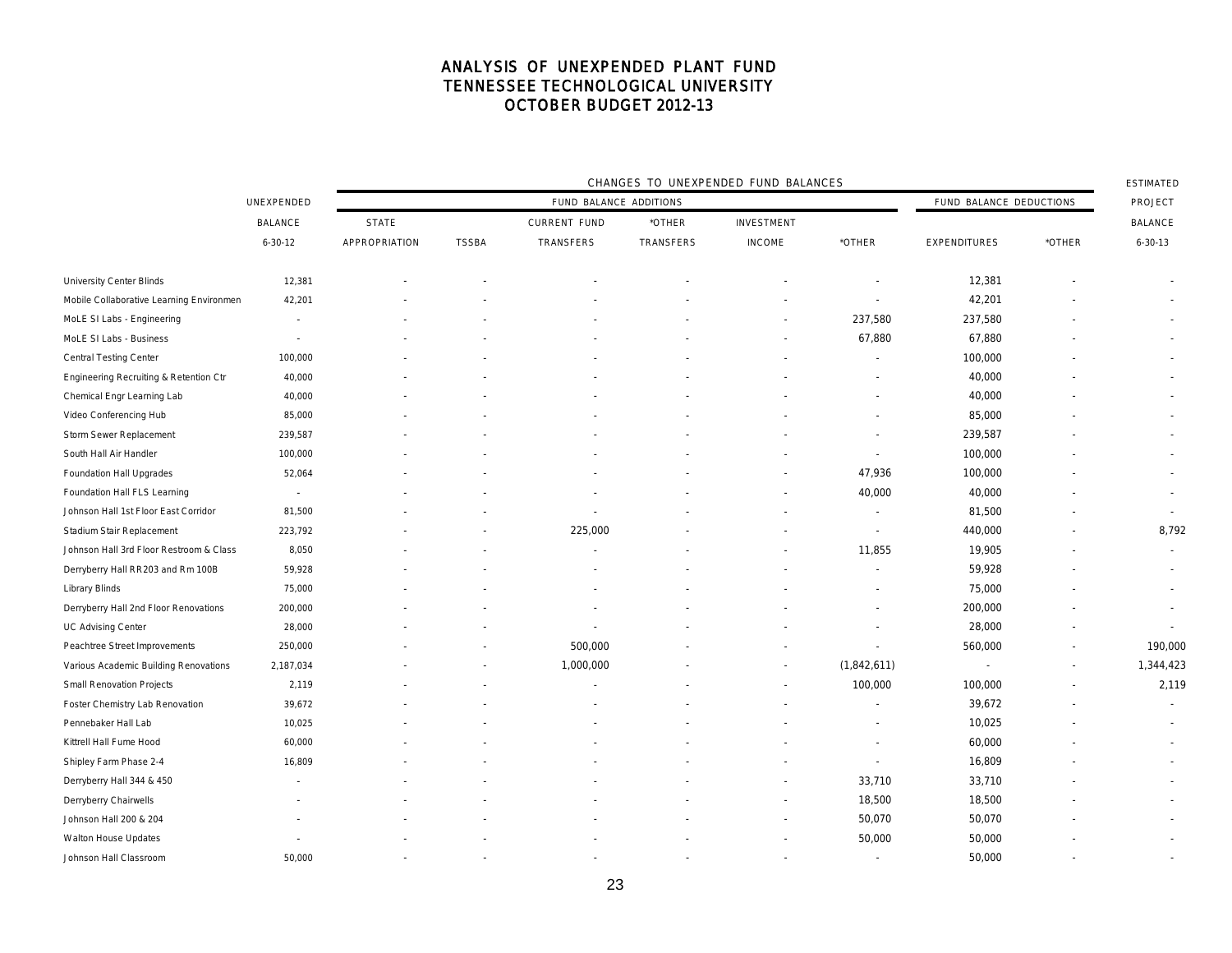|                               |                | CHANGES TO UNEXPENDED FUND BALANCES |                        |                     |           |                   |               |                     |        |                |
|-------------------------------|----------------|-------------------------------------|------------------------|---------------------|-----------|-------------------|---------------|---------------------|--------|----------------|
|                               | UNEXPENDED     |                                     | FUND BALANCE ADDITIONS |                     |           |                   |               |                     |        | PROJECT        |
|                               | <b>BALANCE</b> | <b>STATE</b>                        |                        | <b>CURRENT FUND</b> | *OTHER    | <b>INVESTMENT</b> |               |                     |        | <b>BALANCE</b> |
|                               | $6 - 30 - 12$  | APPROPRIATION                       | <b>TSSBA</b>           | TRANSFERS           | TRANSFERS | <b>INCOME</b>     | *OTHER        | <b>EXPENDITURES</b> | *OTHER | $6 - 30 - 13$  |
|                               |                |                                     |                        |                     |           |                   |               |                     |        |                |
| <b>Total Special Projects</b> | 6,851,714      |                                     |                        | 2,089,800           |           |                   | (1, 185, 080) | 3,305,217           |        | 4,451,217      |
| TOTAL UNEXPENDED PLANT        | 19,627,919     | 7,966,770                           | 4,958,020              | 2,089,800           | 2,760,000 |                   |               | 29,347,788          | 52,997 | 8,001,724      |

(a) To R&R Nursing.

(b) From R&R Fitness Center.

(c) From R&R Eblen Center.

(d) To R&R Housing.

(e) From R&R Housing \$1,000,000, from R&R Food Services \$750,000, from R&R Eblen Center \$400,000 and from R&R Athletics \$500,000.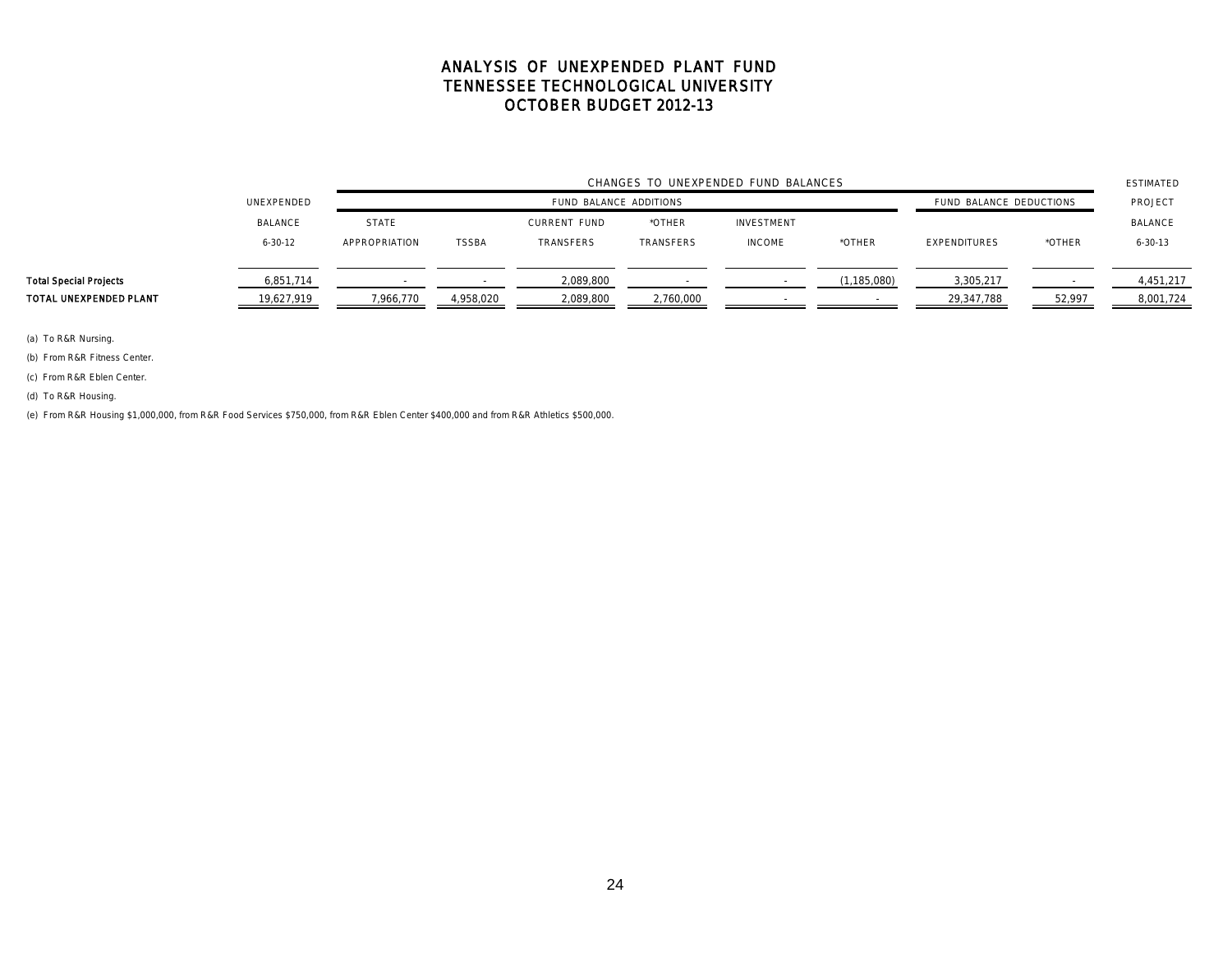### ANALYSIS OF CHANGES IN RENEWAL AND REPLACEMENT FUNDS TENNESSEE TECHNOLOGICAL UNIVERSITY OCTOBER BUDGET 2012-13

|                               |                |                     |                   | <b>ADDITIONS</b>    |              |                     | <b>PROJECT</b> |               |                |
|-------------------------------|----------------|---------------------|-------------------|---------------------|--------------|---------------------|----------------|---------------|----------------|
|                               | <b>BALANCE</b> | <b>CURRENT FUND</b> | <b>INVESTMENT</b> |                     | <b>OTHER</b> |                     |                | <b>OTHER</b>  | <b>BALANCE</b> |
| <b>ACCOUNT NAME</b>           | JUNE 30, 2012  | <b>TRANSFERS</b>    | <b>INCOME</b>     | <b>REALLOCATION</b> | (FOOTNOTE)   | <b>EXPENDITURES</b> | REALLOCATION   | (FOOTNOTE)    | JUNE 30, 2013  |
| Housing                       | 7,518,680      | 2,644,543           |                   |                     | 17,009 (a)   | 1,015,000           |                | 1,000,000 (b) | 8,165,232      |
| <b>Food Services</b>          | 6,080,705      | 1,371,370           |                   |                     |              |                     |                | 750,000 (c)   | 6,702,075      |
| <b>University Stores</b>      | 2,205,033      | 567,856             |                   |                     |              |                     |                |               | 2,772,889      |
| Roaden Center                 | 209,349        |                     |                   |                     | 99,700 (d)   | 90,000              |                |               | 219,049        |
| <b>Eblen Center</b>           | 490,888        |                     |                   |                     | 219,350 (d)  | 15,000              |                | 413,000 (e)   | 282,238        |
| Vending                       | 494,680        | 67,550              |                   |                     |              | 22,000              |                |               | 540,230        |
| Post Office                   | 424,408        | 85,815              |                   |                     |              | 10,000              |                |               | 500,223        |
| <b>Recreation/Fitness Ctr</b> | 635,176        | 293,435             |                   |                     | 259,250 (d)  | 200,000             |                | 100,000 (f)   | 887,861        |
| Craft Center Aux              | 173,668        | 15,296              |                   |                     |              | 15,000              |                |               | 173,964        |
| Ag Pavilion                   | 16,290         |                     |                   |                     |              | 7,000               |                |               | 9,290          |
| <b>Craft Center</b>           | 303,074        |                     |                   |                     |              | 10,000              |                |               | 293,074        |
| Computer Center               | 2,270,513      | 377,110             |                   |                     |              | 725,000             |                |               | 1,922,623      |
| Computer TAF                  | 635,542        |                     |                   |                     |              | 400,000             |                |               | 235,542        |
| <b>Electronic Upgrades</b>    | 262,990        | 185,000             |                   | 60,000              |              | 500,000             |                |               | 7,990          |
| <b>Printing Services</b>      | 14,759         |                     |                   |                     |              | 5,000               |                |               | 9,759          |
| <b>Photo Services</b>         | 23,314         |                     |                   |                     |              | 2,000               |                |               | 21,314         |
| <b>Motor Pool</b>             | 439,740        |                     |                   |                     |              | 20,000              |                |               | 419,740        |
| Motor Pool - Athletics        | 50,609         | 10,000              |                   |                     |              | 17,000              |                |               | 43,609         |
| Motor Pool A&S                | 36,123         | 1,000               |                   |                     |              | 18,000              |                |               | 19,123         |
| Motor Pool Ext Ed.            | 50,449         | 1,000               |                   |                     |              | 5,000               |                |               | 46,449         |
| Motor Pool Water Ctr          | 76,754         | 12,000              |                   |                     |              | 25,000              |                |               | 63,754         |
| <b>Motor Pool Business</b>    | 341            |                     |                   |                     |              | 300                 |                |               | 41             |
| Telecommunications            | 1,201,514      |                     |                   |                     |              | 10,000              |                |               | 1,191,514      |
| <b>Athletics</b>              | 667,680        | 172,410             |                   |                     |              | 50,000              |                | 510,000 (e)   | 280,090        |
| Shipley Farm                  | 585            |                     |                   |                     |              | 70,000              |                |               | (69, 415)      |
| Oakley Ag Center              | (33,660)       |                     |                   |                     |              |                     |                |               | (33,660)       |
| <b>University Police</b>      | 57,370         |                     |                   |                     |              | 15,000              |                |               | 42,370         |
| Nursing                       | 156,236        |                     |                   |                     | 35,988 (g)   | 5,000               |                |               | 187,224        |
| Engineering                   | 65,250         |                     |                   |                     |              | 65,250              |                |               |                |
| <b>Academic Buildings</b>     | 5,173,670      |                     |                   |                     |              |                     |                |               | 5,173,670      |
| <b>R&amp;R Reserves</b>       | 9,735,097      | 1,491,220           |                   | (60,000)            |              |                     |                |               | 11,166,317     |
|                               | 39,436,827     | 7,295,605           |                   |                     | 631,297      | 3,316,550           |                | 2,773,000     | 41,274,179     |

(a) From Unexpended New Res. Hall Project.

(b) Transfer to Unexpended Res Hall Upgrade.

(c) Transfer to Unexpended Fitness Center Reroof.

(d) Transfer from ROI Roaden Center, Eblen Center, and Fitness Center.

(e) Transfer to ROI Athletic Performanc Center \$13,000 and \$900,000 to Unexpended Athletic Scoreboard, and \$10,000 to Athletic Storage Facility.

(f) Transfer to Unexpended Intramural Sports and Activities Building.

(g) Unexpended Nursing Complete.